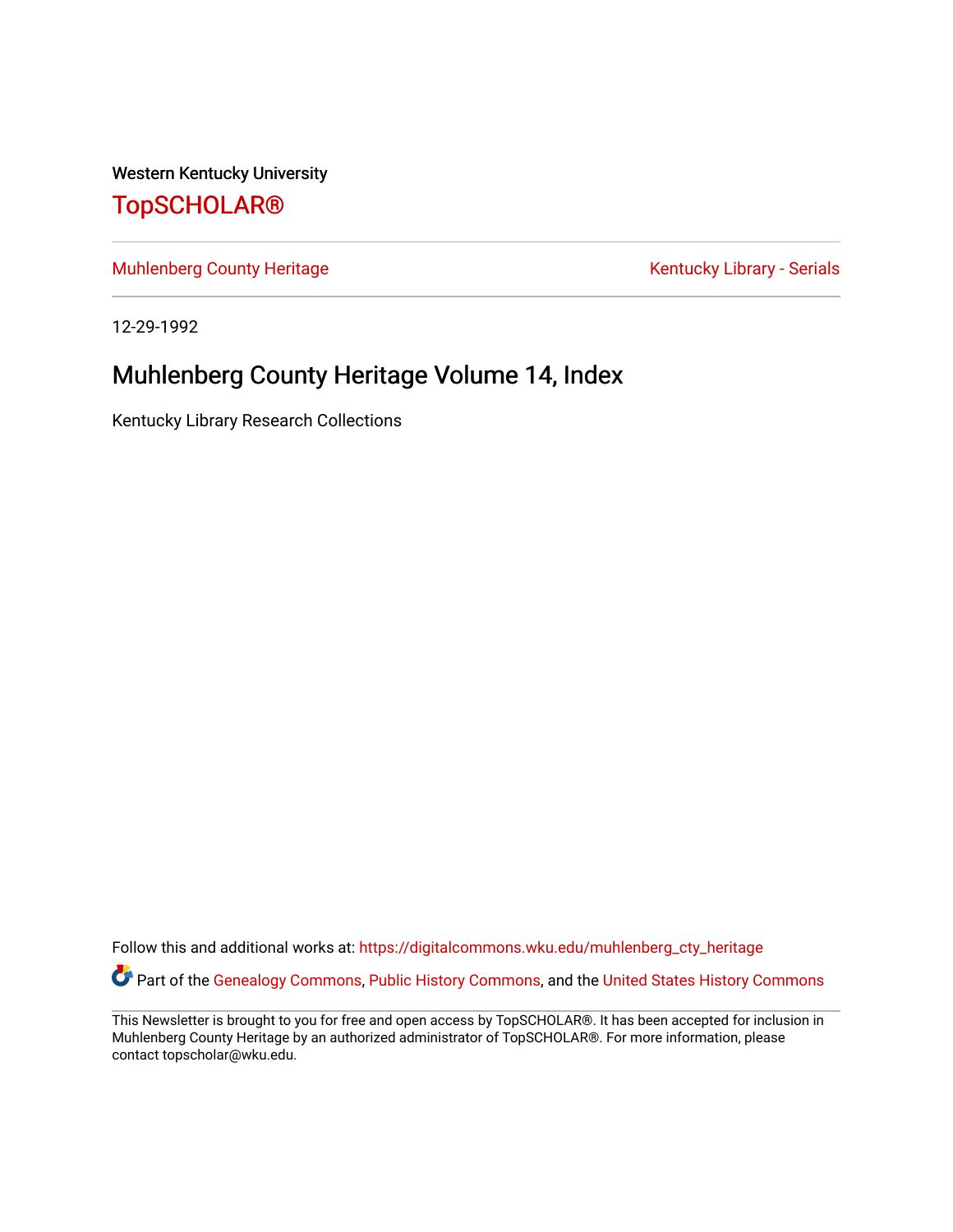MUHLENBERG COUNTY HERITAGE VOL. 14 INDEX

| <b>AARONSON</b>                                   |                |                    | 48                      | . 23, 34                                                                                                                                                                                                                                  |                 |              | <b>DEMPSEY</b>                                                        | -4                      |
|---------------------------------------------------|----------------|--------------------|-------------------------|-------------------------------------------------------------------------------------------------------------------------------------------------------------------------------------------------------------------------------------------|-----------------|--------------|-----------------------------------------------------------------------|-------------------------|
| ACKERMAN                                          |                |                    | 24                      | <b>BUCK</b>                                                                                                                                                                                                                               |                 | 11           | DENNIS                                                                | 10                      |
| <b>ADAMSON</b>                                    |                |                    | - 5                     | BUNDY                                                                                                                                                                                                                                     |                 | 48           | 12, 23, 27, 46                                                        |                         |
| ADKINS                                            |                |                    | 25                      | BURGE                                                                                                                                                                                                                                     |                 | 47           | <b>DEVINE</b>                                                         | 21                      |
| AIE                                               |                |                    | $\overline{\mathbf{3}}$ | BUSKILL                                                                                                                                                                                                                                   |                 | 23           | $\bullet$ .<br><br><br><br><br><br><br><br><br><br><br><br><br><br>22 |                         |
| ALLEN                                             |                |                    | 5                       | . 34                                                                                                                                                                                                                                      |                 |              | <b>DEXTER</b>                                                         | 6                       |
|                                                   | 6, 33, 34, 46  |                    |                         | <b>BUTLER</b>                                                                                                                                                                                                                             |                 | 21           | <b>DIBBLE</b>                                                         | 40                      |
| <b>ALLISON</b>                                    |                |                    | 25                      | <b>CALVERT</b>                                                                                                                                                                                                                            |                 | 35           | <b>DIVINE</b>                                                         | 17                      |
| 34, 46                                            |                |                    |                         | <b>CAMPBELL</b>                                                                                                                                                                                                                           |                 | $\mathbf{1}$ | $\mathbf{r} = \mathbf{r}$ .<br>28                                     |                         |
| ANDAS                                             |                |                    | 47                      |                                                                                                                                                                                                                                           |                 |              |                                                                       |                         |
|                                                   |                |                    |                         | $\sim$ 2,                                                                                                                                                                                                                                 | 3, 4, 14, 35    |              | <b>DI XON</b>                                                         | 39                      |
| <b>ANDERSON</b>                                   |                |                    | 11                      | 48                                                                                                                                                                                                                                        |                 |              | DONIVAN                                                               | 34                      |
|                                                   | 34, 37, 38, 48 |                    |                         | <b>CAMPFIELD</b>                                                                                                                                                                                                                          |                 | 23           | <b>DOSS</b>                                                           | 10                      |
| ANDREW                                            |                |                    | $\mathbf{1}$            | <b>CAPPS</b>                                                                                                                                                                                                                              |                 | - 5          | 12, 21, 23, 35, 46<br>$\mathbb{R}^{n}$                                |                         |
| ANDREWS                                           |                |                    | 14                      | <b>CARDWELL</b>                                                                                                                                                                                                                           |                 | - 6          | 47                                                                    |                         |
| ANTNEY                                            |                |                    | 17                      | <b>CAREY</b>                                                                                                                                                                                                                              |                 | 13           | <b>DOVE</b>                                                           | 16                      |
| ARMSTRONG                                         |                |                    | 48                      | <b>CARLTON</b>                                                                                                                                                                                                                            |                 | 40           | DOWNEY                                                                | 21                      |
| <b>ARNOLD</b>                                     |                |                    | 25                      | <b>CARR</b>                                                                                                                                                                                                                               |                 | 27           | <b>DRAKE</b>                                                          | $\overline{\mathbf{4}}$ |
|                                                   | 35, 46, 47     |                    |                         | <b>CARVER</b>                                                                                                                                                                                                                             |                 | $\mathbf{1}$ | 35, 38, 47                                                            |                         |
| <b>AUDAS</b>                                      |                |                    | 47                      | . 10, 15, 34                                                                                                                                                                                                                              |                 |              | DRAPER                                                                | 22                      |
| <b>AUSTIN</b>                                     |                |                    | 27                      | <b>CASEBIER</b>                                                                                                                                                                                                                           |                 | 23           | DRISKILL                                                              | 22                      |
| $\mathbf{L} = \mathbf{L} \times \mathbf{L}$<br>28 |                |                    |                         | <b>CASEBLERS</b>                                                                                                                                                                                                                          |                 | 28           | $\sim$ 100 $\sim$<br>-33                                              |                         |
| <b>AVERY</b>                                      |                |                    | 28                      |                                                                                                                                                                                                                                           |                 | - 5          |                                                                       |                         |
|                                                   |                |                    |                         | <b>CASEDY</b>                                                                                                                                                                                                                             |                 |              | DRIVER                                                                | 40                      |
| <b>BAGGETT</b>                                    |                |                    | 47                      | <b>CASSADY</b>                                                                                                                                                                                                                            |                 | 46           | <b>DUGER</b>                                                          | 23                      |
| <b>BAGWELL</b>                                    |                |                    | 35                      | <b>CATES</b>                                                                                                                                                                                                                              |                 | 36           | <b>DUKES</b>                                                          | 15                      |
| BAILEY                                            |                |                    | 29                      | <b>CHANEY</b>                                                                                                                                                                                                                             |                 | 34           | $\frac{16}{47}$ , 23, 33, 34, 46                                      |                         |
| <b>BAIRD</b>                                      |                |                    | 13                      | <b>CHAPPEL</b>                                                                                                                                                                                                                            |                 | 33           | 47                                                                    |                         |
| <b>BAKER</b>                                      |                |                    | - 5                     | <b>CHAPPELL</b>                                                                                                                                                                                                                           |                 | 22           | <b>DUNCAN</b>                                                         | $\overline{2}$          |
| 23, 25, 41                                        |                |                    |                         | $\mathbf{L}$ and $\mathbf{L}$<br>46                                                                                                                                                                                                       |                 |              | 3, 6, 13, 14<br>$\mathbf{L}$ and $\mathbf{L}$                         |                         |
| BALL                                              |                |                    | 40                      | <b>СНАТНАМ</b>                                                                                                                                                                                                                            |                 | 3            | DUNING                                                                | 41                      |
| <b>BANDEUA</b>                                    |                |                    | 48                      |                                                                                                                                                                                                                                           |                 |              |                                                                       |                         |
|                                                   |                |                    |                         | $\sim$ 14                                                                                                                                                                                                                                 |                 |              | DUNNING                                                               | 41                      |
| BANDO IN                                          |                |                    | 48                      | <b>CHERRY</b>                                                                                                                                                                                                                             |                 | 26           | <b>DURALL</b>                                                         | 29                      |
| <b>BANDY</b>                                      |                |                    | 6                       | <b>CHRISTIAN</b>                                                                                                                                                                                                                          |                 | 14           | DURHAM                                                                | 33                      |
| 10, 15, 48                                        |                |                    |                         | <b>CHURCH</b>                                                                                                                                                                                                                             |                 | 13           | <b>DUVALL</b>                                                         | 4                       |
| <b>BANKS</b>                                      |                |                    | 15                      | <b>CISNEY</b>                                                                                                                                                                                                                             |                 | 38           | 14, 15<br>$\omega_{\rm{max}}$                                         |                         |
| BARD                                              |                |                    | -4                      | $\mathbf{r} = \mathbf{r}$ , $\mathbf{r} = \mathbf{r}$<br>47                                                                                                                                                                               |                 |              | <b>DWYER</b>                                                          | 23                      |
| 25                                                |                |                    |                         | <b>CLEMENT</b>                                                                                                                                                                                                                            |                 | 5            | $\mathbf{z}$ and $\mathbf{z}$<br>35.                                  |                         |
| <b>BARKER</b>                                     |                |                    | 32                      | <b>CLEMMONS</b>                                                                                                                                                                                                                           |                 | 33           | <b>EADES</b>                                                          | 14                      |
| <b>BARLOW</b>                                     |                |                    | 26                      | <b>COBB</b>                                                                                                                                                                                                                               |                 | 29           |                                                                       |                         |
|                                                   |                |                    | 35                      |                                                                                                                                                                                                                                           |                 |              | $\mathbf{z} = \mathbf{z} \times \mathbf{z}$ .<br>46, 48               |                         |
| BARNARD                                           |                |                    |                         | $\mathbf{z} = \mathbf{z}$ .<br>35                                                                                                                                                                                                         |                 |              | EARLE                                                                 | 13                      |
| <b>BARNETT</b>                                    |                |                    | 33                      | <b>COHEN</b>                                                                                                                                                                                                                              |                 | 1            | 33<br>$\mathbf{r}$ . The $\mathbf{r}$                                 |                         |
| $\mathbf{L}$<br>34                                |                |                    |                         | $\sim$ $\sim$ $\sim$<br>2, 14                                                                                                                                                                                                             |                 |              | <b>EAVES</b>                                                          | $\mathbf{3}$            |
| BARR                                              |                |                    | 17                      | <b>COLEMAN</b>                                                                                                                                                                                                                            |                 | 4            | $\mathbf{r} = \mathbf{r}$ .<br>13, 14, 25                             |                         |
| <b>BASS</b>                                       |                |                    | 47                      | <b>COMBS</b>                                                                                                                                                                                                                              |                 | 11           | <b>EDWARDS</b>                                                        | 22                      |
| <b>BASTIN</b>                                     |                |                    | 27                      | 23                                                                                                                                                                                                                                        |                 |              | 41, 47<br>$\mathcal{L}^{\text{max}}$                                  |                         |
| <b>BATSELS</b>                                    |                |                    | 13                      | COOK                                                                                                                                                                                                                                      |                 | 39           | ELKINS                                                                | $\overline{\mathbf{4}}$ |
| <b>BAUAUX</b>                                     |                |                    | 48                      | -47<br>$\bullet$ . The set of the set of the set of the set of the set of the set of the set of the set of the set of the set of the set of the set of the set of the set of the set of the set of the set of the set of the set of the s |                 |              | 16, 22                                                                |                         |
| <b>BEASLEY</b>                                    |                |                    | 22                      | <b>COOKSEY</b>                                                                                                                                                                                                                            |                 | 47           | ELLIOT.                                                               |                         |
| <b>BELCHER</b>                                    |                |                    | -6                      |                                                                                                                                                                                                                                           |                 |              |                                                                       | 13                      |
|                                                   |                |                    |                         | <b>COOMBES</b>                                                                                                                                                                                                                            |                 | 16           | <b>ELLIOTT</b>                                                        | 46                      |
| BELL                                              |                |                    | 33                      | <b>COONTZ</b>                                                                                                                                                                                                                             |                 | 25           | <b>ELLISON</b>                                                        | 13                      |
| 34                                                |                |                    |                         | <b>COOPER</b>                                                                                                                                                                                                                             |                 | 33           | <b>ELSCHIDE</b>                                                       | 40                      |
| <b>BENNETT</b>                                    |                |                    | 14                      | <b>COPPAGE</b>                                                                                                                                                                                                                            |                 | 13           | <b>ELSCHRIDE</b>                                                      | 46                      |
|                                                   |                | 18, 19, 30, 32, 35 |                         | $\mathbf{L}$ and $\mathbf{L}$ and $\mathbf{L}$<br>25                                                                                                                                                                                      |                 |              | <b>ENNIS</b>                                                          | 41                      |
| 42                                                |                |                    |                         | <b>CORLEY</b>                                                                                                                                                                                                                             |                 | -5           | <b>EVANS</b>                                                          | $\sf 5$                 |
| <b>BERWETT</b>                                    |                |                    |                         |                                                                                                                                                                                                                                           |                 |              |                                                                       |                         |
| <b>BEVAN</b>                                      |                |                    |                         |                                                                                                                                                                                                                                           |                 |              |                                                                       |                         |
| <b>BILLINGS</b>                                   |                |                    | 6                       | $\frac{1}{2}$ 46                                                                                                                                                                                                                          |                 |              | <b>EVITTS</b>                                                         | 5                       |
|                                                   |                |                    | 47                      | <b>COUNTZLER</b>                                                                                                                                                                                                                          |                 | 3            | $\mathbf{A}^{(1)}$ and $\mathbf{A}^{(2)}$<br>29                       |                         |
|                                                   |                |                    | 48                      | COVINGTON                                                                                                                                                                                                                                 |                 | 21           | EWAN                                                                  | 25                      |
| <b>BIVINS</b>                                     |                |                    | 33                      | -40<br>$\mathbf{r}$                                                                                                                                                                                                                       |                 |              | <b>EZELLE</b>                                                         | 29                      |
| <b>BLACKWELL</b>                                  |                |                    | 14                      | COX                                                                                                                                                                                                                                       |                 | 20           | FARRIS                                                                | 23                      |
| 41                                                |                |                    |                         | $\omega_{\rm{max}}$<br>23, 41                                                                                                                                                                                                             |                 |              | $\bullet$<br>33                                                       |                         |
| <b>BOGGESS</b>                                    |                |                    | 14                      | <b>CRABTREE</b>                                                                                                                                                                                                                           |                 | 5            | <b>FAUGHENDER</b>                                                     | 33                      |
| 25, 39                                            |                |                    |                         | CRAIG                                                                                                                                                                                                                                     |                 | 6            | <b>FENTRESS</b>                                                       | 35                      |
| <b>BOGGUS</b>                                     |                |                    | 5.                      | <b>CRANDLE</b>                                                                                                                                                                                                                            |                 | 22           | 46<br>$\mathbf{L}^{\text{max}}$                                       |                         |
| <b>BO HAN NON</b>                                 |                |                    | 13                      | <b>CRAWFORD</b>                                                                                                                                                                                                                           |                 | 25           | <b>FLEMING</b>                                                        |                         |
|                                                   |                |                    | 4                       |                                                                                                                                                                                                                                           |                 |              |                                                                       | 15 <sub>1</sub>         |
| <b>BOHANSON</b>                                   |                |                    |                         | <b>CRAWLEY</b>                                                                                                                                                                                                                            |                 | 21           | 34, 48<br>$\bullet$ . The set of $\bullet$                            |                         |
| <b>BOND</b>                                       |                |                    | 5                       | CRITTENDEN                                                                                                                                                                                                                                |                 | 35           | FORD                                                                  | 6                       |
| <b>BOWMAN</b>                                     |                |                    | 21                      | <b>CROSLYN</b>                                                                                                                                                                                                                            |                 | 6            | 15, 16, 33, 35.<br>$\sim$                                             | 46                      |
| <b>BOYD</b>                                       |                |                    | 25                      | <b>CROSSMAN</b>                                                                                                                                                                                                                           |                 | 7            | FORRISTER                                                             | 21                      |
| <b>BRANK</b>                                      |                |                    | 1                       | <b>CROW</b>                                                                                                                                                                                                                               |                 | 37           | 34                                                                    |                         |
| $\mathbf{2}$ ,<br>$\bullet$ . The $\bullet$       | 3              |                    |                         | <b>CRUMPACKER</b>                                                                                                                                                                                                                         |                 | 4            | <b>FORSTER</b>                                                        | 8                       |
| <b>BRASHER</b>                                    |                |                    | 5                       | <b>CULBERTSON</b>                                                                                                                                                                                                                         |                 | 40           | <b>FORTNEY</b>                                                        | 46                      |
| -6                                                |                |                    |                         | <b>CUNDIFF</b>                                                                                                                                                                                                                            |                 | 27           | <b>FRANCE</b>                                                         | 21                      |
| <b>BRAY</b>                                       |                |                    | 3                       | $\mathbf{r}$                                                                                                                                                                                                                              |                 |              |                                                                       |                         |
| <b>BRENNER</b>                                    |                |                    | 18                      | 34, 46<br><b>CURD</b>                                                                                                                                                                                                                     |                 | 4            | 34                                                                    |                         |
| BRILES                                            |                |                    |                         |                                                                                                                                                                                                                                           |                 |              | FRANCIS                                                               | 15                      |
|                                                   |                |                    | 48                      |                                                                                                                                                                                                                                           | 7, 8, 9, 18,    | 19           | <b>FRANCIS JOSEPH</b>                                                 | 43                      |
| BRIZENDINE                                        |                |                    | 5                       |                                                                                                                                                                                                                                           | 20, 30, 31, 32, | 42           | 44                                                                    |                         |
| 26<br>$\ddot{\phantom{0}}$                        |                |                    |                         | 43, 44<br>$\bullet$ .                                                                                                                                                                                                                     |                 |              | FRANTZ                                                                | 11                      |
| <b>BROMLEY</b>                                    |                |                    | 47                      | <b>DALTON</b>                                                                                                                                                                                                                             |                 | 17           | FRAZIER                                                               | 13                      |
| <b>BROOKS</b>                                     |                |                    | 23                      | DANNER                                                                                                                                                                                                                                    |                 | 23           | 46<br>$\mathbf{r}$                                                    |                         |
| 25, 48<br>$\mathbf{A}$ and $\mathbf{A}$           |                |                    |                         | 29<br>$\bullet$ . The set of $\bullet$                                                                                                                                                                                                    |                 |              | FRED                                                                  | 25                      |
| <b>BROTHERS</b>                                   |                |                    | 46                      | <b>DAUGHERTY</b>                                                                                                                                                                                                                          |                 | 22           | FREY                                                                  | 11                      |
| <b>BROWN</b>                                      |                |                    | 10                      | <b>DAVES</b>                                                                                                                                                                                                                              |                 | 33           | <b>FULK ERSON</b>                                                     | 29                      |
|                                                   |                |                    |                         |                                                                                                                                                                                                                                           |                 |              |                                                                       |                         |
| 15, 22, 40, 41<br>$\mathbf{z} = \mathbf{z}$       |                |                    |                         | DAVIS                                                                                                                                                                                                                                     |                 | 22           | <b>GALIOWAY</b>                                                       | 15                      |
| <b>BRUCE</b>                                      |                |                    | 25                      | 46<br>$\bullet$ .                                                                                                                                                                                                                         |                 |              | <b>GARDHOUSE</b>                                                      | -9                      |
| BRUIS                                             |                |                    | 17                      | DAY.                                                                                                                                                                                                                                      |                 | 4            | <b>GARDNER</b>                                                        | 33                      |
| <b>BRYAN</b><br><b>BUCHANAN</b>                   |                |                    | 40<br>5                 | 16, 47<br>$\ddotsc$<br>DEMOSS                                                                                                                                                                                                             |                 | 21           | <b>GARRETT</b><br>41<br>$\bullet$ . The set of $\mathcal{O}$          | 34                      |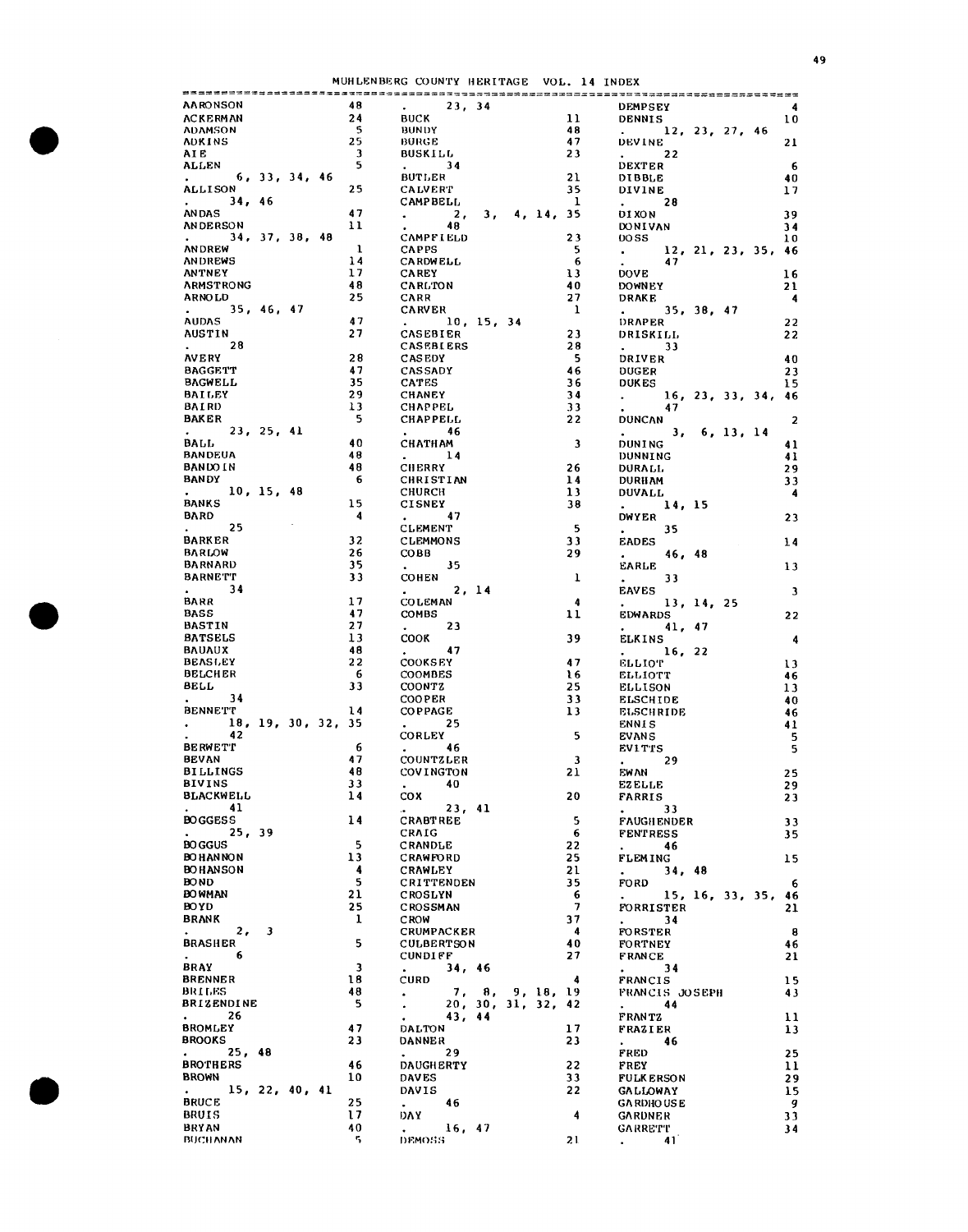$\mathcal{A}^{\mathcal{A}}$ 

|                                                                   |                         | MUHLENBERG COUNTY HERITAGE VOL. 14 INDEX                        |                         |                                                                           |                         |
|-------------------------------------------------------------------|-------------------------|-----------------------------------------------------------------|-------------------------|---------------------------------------------------------------------------|-------------------------|
| <b>GARY</b>                                                       | 40                      | <b>HOBBS</b>                                                    | 34                      | $\mathbf{r} = \mathbf{r}$<br>36                                           |                         |
| <b>GATES</b>                                                      | 14                      | <b>HOBLIN</b>                                                   | 47                      | <b>LAMB</b>                                                               | 36                      |
| . 33, 47                                                          |                         | HOBS                                                            | 15                      | <b>LAMBUTH</b>                                                            | -22                     |
| GEIBEL                                                            | 29                      | HODGE                                                           | 33                      | LANDES                                                                    |                         |
| <b>GIBBS</b>                                                      | 34                      | . 38, 47                                                        |                         |                                                                           | $\overline{\mathbf{3}}$ |
| GIBSON                                                            | 22                      | HOOLIN                                                          | 47                      | $\sim 26$                                                                 |                         |
| <b>GILLOCK</b>                                                    | 41                      | HOTSLIN                                                         |                         | LANDRUM                                                                   | 25                      |
| <b>GILMAN</b>                                                     | 13                      | HOUSE                                                           | 47                      | <b>LANGLEY</b>                                                            | 14                      |
| GILSTRAP                                                          | 15                      |                                                                 | 46                      | . 35, 46                                                                  |                         |
|                                                                   |                         | <b>HOWARD</b>                                                   | 26                      | <b>LANGLY</b>                                                             | $-6$                    |
| <b>GIPSON</b>                                                     | $\mathbf{11}$           | HOWERTON                                                        | 23                      | <b>LATH AM</b>                                                            | - 6                     |
| GISH                                                              | 11                      | $\sim 28$                                                       |                         | . 29, 40, 46, 47                                                          |                         |
| . 34                                                              |                         | <b>HUDDLESTON</b>                                               | 29                      | LEE                                                                       | 15                      |
| <b>GLENN</b>                                                      | 35                      | HUDSPITH                                                        | 16                      | . 40, 46                                                                  |                         |
| <b>GO AD</b>                                                      | 38                      | <b>HUGHES</b>                                                   | 47                      | <b>LEMASTAS</b>                                                           | 34                      |
| <b>GOOD</b>                                                       | 40                      | HUGHS                                                           | 41                      | LESLEY                                                                    | 24                      |
| <b>GOODALL</b>                                                    | 41                      | <b>HUMPHREY</b>                                                 | 22                      | <b>LEWIS</b>                                                              | $\overline{\mathbf{3}}$ |
| <b>GO RDON</b>                                                    | 22                      | $\sim$ 34                                                       |                         | 5, 6, 14, 25, 35                                                          |                         |
| <b>GOSSETT</b>                                                    | 21                      | <b>HUNSAKER</b>                                                 | 24                      | <b>LITTLEFIELDS</b>                                                       | 40                      |
| $\mathbf{r} = \mathbf{r}$ .<br>-22                                |                         | HUNT                                                            | 21                      | $\sim$ 41                                                                 |                         |
| <b>GRAVES</b>                                                     | 23                      | $-34, 47$                                                       |                         | LOCK                                                                      | - 6                     |
| GREEN                                                             | - 6                     | <b>HUNTER</b>                                                   | $\overline{\mathbf{3}}$ | LONG<br>LONG 5, 25, 39                                                    | $\mathbf{1}$            |
| 22, 34, 48                                                        |                         | $\mathbf{L}^{\text{max}}$<br>24                                 |                         |                                                                           |                         |
| <b>GREENWOOD</b>                                                  | 16                      | <b>HURT</b>                                                     | 13                      | <b>LORKIE</b>                                                             | 16                      |
| GREER                                                             | - 6                     | HYDE                                                            | 37                      | <b>LOTT</b>                                                               | 22                      |
| <b>GREGORY</b>                                                    | 21                      | <b>HYDES</b>                                                    | 38                      | LOVE                                                                      | 22                      |
| $\mathbf{z}$ and $\mathbf{z}$<br>39, 41                           |                         | INGLER                                                          | - 6                     | 46<br>$\mathbf{L}$ and $\mathbf{L}$                                       |                         |
| <b>GREGSTON</b>                                                   | - 6                     | INNES                                                           | 15                      | <b>LOVELACE</b>                                                           | 33                      |
| <b>GRIFFITH</b>                                                   | 35                      | IRVIN                                                           | 13                      | <b>LOAEPT</b>                                                             | $\overline{\mathbf{4}}$ |
| <b>GRISAM</b>                                                     | 17 <sub>2</sub>         | <b>JACKSON</b>                                                  | $\overline{\mathbf{2}}$ | . 5, 13, 15, 16, 46                                                       |                         |
| <b>GROVES</b>                                                     | 21                      | $\sim 22$                                                       |                         | LYON                                                                      | -5                      |
| . 22, 33, 39                                                      |                         | <b>JAGO</b>                                                     | 21                      | $\mathbf{L} = \mathbf{0}$ .<br>16                                         |                         |
| <b>GRUNDY</b>                                                     | - 5                     | <b>JAMES</b>                                                    | - 6                     | <b>MABERRY</b>                                                            | 23                      |
| $\mathbf{L}^{\text{max}}$ and $\mathbf{L}^{\text{max}}$<br>25, 36 |                         | . 33, 35                                                        |                         |                                                                           |                         |
|                                                                   |                         |                                                                 |                         | <b>MACA ROY</b>                                                           | 40                      |
| <b>GSCHWENCLNER</b>                                               | 30                      | <b>JANUARY</b>                                                  | 34                      | <b>MAJORS</b>                                                             | 40                      |
| <b>GUY</b>                                                        | $\overline{4}$          | JANUS                                                           | 35                      | <b>MALIN</b>                                                              | 13                      |
| GUYN                                                              | 14                      | JARR                                                            | 27                      | 14, 35                                                                    |                         |
| <b>GUYNN</b>                                                      | $\overline{2}$          | JARVIS                                                          | 22                      | MALLORY                                                                   | 41                      |
| <b>GMYNN</b>                                                      | 14                      | . 25, 29, 40                                                    |                         | <b>MATM</b>                                                               | 25                      |
| HADEN                                                             | 35                      | <b>JEFFERS</b>                                                  | 34                      | <b>MANN</b>                                                               | 11                      |
| <b>HADLEY</b>                                                     | - 6                     | <b>JEFFRIES</b>                                                 | $\overline{\mathbf{4}}$ | $\mathbf{L}$ and $\mathbf{L}$<br>25                                       |                         |
| HAILEY                                                            | 17                      | $\frac{16}{16}$                                                 |                         | <b>MANSFIELD</b>                                                          | 47                      |
| HALE                                                              | - 6                     | JENKINS                                                         | 13                      | <b>MARCELLUS</b>                                                          | - 5                     |
| <b>HALEY</b>                                                      | 17                      | 39, 47<br><b>Service</b>                                        |                         | MARTIN                                                                    | $\overline{\mathbf{3}}$ |
| HALL                                                              | $\mathbf{1}$            | <b>JERNIGAN</b>                                                 | 23                      | 4, 5, 11, 13, 14                                                          |                         |
| 14, 29<br>$\bullet$ . The set of $\mathcal{O}$                    |                         | $\bullet$ . The set of $\mathcal{O}$<br>-46                     |                         | 16, 23, 25, 29, 34                                                        |                         |
| HALLINAN                                                          | 15 <sub>1</sub>         | JO HNS                                                          | 21                      | $\Delta \sim 10^{-10}$<br>37, 47, 48                                      |                         |
| НАМ                                                               | 27                      | 27<br>$\mathbf{A}$ and $\mathbf{A}$ and $\mathbf{A}$            |                         | MASON                                                                     | $\mathbf{11}$           |
| HAMILTON                                                          | 5                       | <b>JOHNSON</b>                                                  | $\overline{\mathbf{3}}$ | <b>MATHERLEE</b>                                                          | 48                      |
| $\cdot$ 16                                                        |                         | 4, 5, 16, 22, 33                                                |                         | MATHERLY                                                                  | 47                      |
| HAMMERS                                                           | 10                      | 46                                                              |                         | <b>All Control</b><br>48.                                                 |                         |
| <b>HANCOCK</b>                                                    | $\overline{\mathbf{3}}$ | <b>JOHNSTON</b>                                                 | 46                      | <b>MATHEWS</b>                                                            | 11                      |
| 24, 37, 48                                                        |                         | JONES                                                           | $\overline{2}$          | <b>MATHIS</b>                                                             | $\overline{\mathbf{3}}$ |
|                                                                   | 35                      |                                                                 |                         |                                                                           | 39                      |
| <b>HANSBRO</b>                                                    |                         | $\frac{13}{37}$ , 17, 26, 34, 35<br>$\frac{13}{37}$ , 39, 46    |                         | MAYES                                                                     |                         |
| <b>HARBIER</b>                                                    | - 6                     |                                                                 |                         | <b>MAYHUGH</b>                                                            | - 5                     |
| HARBIN                                                            | $\overline{\mathbf{3}}$ | <b>JONSON</b>                                                   | 25                      | $\sim$ 15                                                                 |                         |
| $\cdot$ 26                                                        |                         | 26<br>$\bullet$ - $\bullet$ - $\bullet$ - $\bullet$ - $\bullet$ |                         | <b>MCCLELLAN</b>                                                          | 15                      |
| <b>HARDISON</b>                                                   | 4                       | JOSEY                                                           | 21                      | <b>MCCLISH</b>                                                            | - 22                    |
| 33<br>$\mathbf{L}^{\text{max}}$                                   |                         | 35, 40                                                          |                         | <b>MCCOWN</b>                                                             | 22                      |
| <b>HARLY</b>                                                      | 21                      | KEITH                                                           | 24                      | $\cdot$ 46                                                                |                         |
| <b>HARPER</b>                                                     | 21                      | $\mathbf{L}$<br>33                                              |                         | MCCRACKEN                                                                 | $\overline{\mathbf{4}}$ |
| 23, 27, 28<br>$\ddot{\phantom{0}}$                                |                         | KELLEY                                                          | 14                      | 9<br>$\sim$ 6,<br>7,<br>8.                                                |                         |
| <b>HARRIS</b>                                                     | 22                      | KELLY                                                           | 16                      | <b>MCCULEY</b>                                                            | 17                      |
| 25, 34<br>$\mathbf{r} = \mathbf{r}$                               |                         | KILE                                                            | 13                      | <b>MCDONALD</b>                                                           | $\mathbf{1}$            |
| HART                                                              | 23                      | KIMMEL                                                          | 23                      | $\bullet$ .<br><br><br><br><br><br><br><br><br><br><br><br><br><br><br>22 |                         |
| HAY                                                               | 13                      | 34<br>$\mathbf{r}$                                              |                         | <b>MCGREGOR</b>                                                           | 41                      |
| 25<br>$\bullet$ . The set of $\bullet$                            |                         | KINCHELOE                                                       | 36                      | MCINTYRE                                                                  | 13                      |
| <b>HAYES</b>                                                      | 15                      | KING                                                            | 47                      | . 14, 26                                                                  |                         |
| <b>HAYS</b>                                                       | 16                      | KING EDWARD VII                                                 | 8                       | <b>MCLEAN</b>                                                             | $\mathbf{1}$            |
| 40, 41<br>$\mathbf{z}$ and $\mathbf{z}$                           |                         | $\sim$ 9                                                        |                         | $\frac{14}{11}$                                                           |                         |
| <b>HEAD</b>                                                       | 6                       | KING GEORGE V                                                   | 19                      | MCNARY                                                                    | -5                      |
| 41<br>$\mathbf{L} = \mathbf{L}$                                   |                         | . 20, 32, 42                                                    |                         | $\mathbf{r}$ and $\mathbf{r}$<br>25                                       |                         |
|                                                                   | 35                      |                                                                 |                         |                                                                           | 15                      |
| <b>HELSLEY</b>                                                    |                         | KING HENRY VII                                                  | $\overline{7}$          | <b>MCPHERSON</b>                                                          |                         |
| <b>HELTSLEY</b>                                                   | 4                       | KING WM II                                                      | 30                      | . 21, 39, 47                                                              |                         |
| $\mathbf{r} = \mathbf{r} \times \mathbf{r}$<br>14, 23             |                         | KINGSLEY                                                        | 25                      | <b>MERCER</b>                                                             | 17                      |
| <b>HENDRICKS</b>                                                  | 47                      | KINLEY                                                          | 27                      | 28, 29, 34, 46<br>$\mathbf{L}$                                            |                         |
| HENRY                                                             | 1                       | - 28<br>$\sim$ $\sim$                                           |                         | <b>METSKER</b>                                                            | 13                      |
| 29<br>$\mathbf{z}$ and $\mathbf{z}$                               |                         | KIPLAND                                                         | 23                      | METZKER                                                                   | 13                      |
| HENTON                                                            | 27                      | KIRKPATRICK                                                     | $\overline{2}$          | $\mathbf{L}^{\text{max}}$<br>46                                           |                         |
| $\mathbf{a}^{\mathrm{max}}$<br>28                                 |                         | $\frac{3}{4}$                                                   |                         | MIDDLETON                                                                 | 13                      |
| <b>HESS</b>                                                       | 14                      | KITTINGER                                                       | 17                      | MIHELCIC                                                                  | 44                      |
| <b>HEWLETT</b>                                                    | -4                      | . 33, 35                                                        |                         | MIHELHIK                                                                  | 44                      |
| $\mathcal{L}^{(1)}$ .<br>11                                       |                         | <b>KNIGHT</b>                                                   | 1                       | MILES                                                                     | 23                      |
| <b>HIGHTOWER</b>                                                  | 48                      | $\mathbf{L}$<br>22                                              |                         | $\mathbf{L}$ and $\mathbf{L}$<br>34                                       |                         |
| HILL                                                              | 21                      | KOHL                                                            | - 6                     | MILLER                                                                    | 14                      |
| $\mathbf{r} = \mathbf{r}$ .<br>- 33                               |                         | KULLEY                                                          | 34                      | $\mathbf{r} = \mathbf{r}$<br>17, 35, 40                                   |                         |
| <b>ILINTON</b> .                                                  | J <sub>4</sub>          | LAM                                                             | 34                      | MILLIGAN                                                                  | 23                      |
|                                                                   |                         |                                                                 |                         |                                                                           |                         |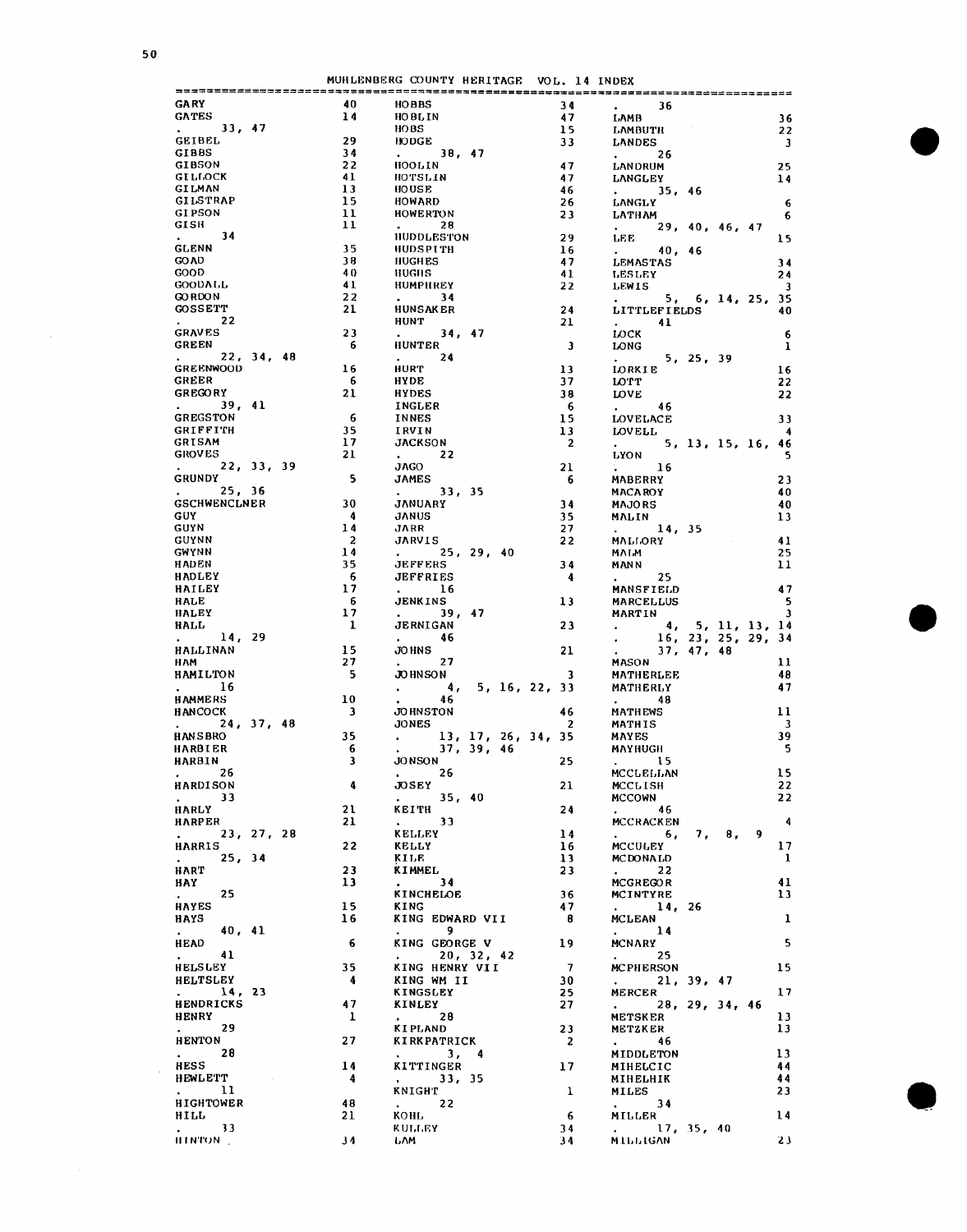MUHLENBERG COUNTY HERITAGE VOL. 14 INDEX

| MITCHEL<br>MITLER                         |               | 41             | $\sim$ 13                                                                 |                         | <b>SHURFIELD</b>                                                  |
|-------------------------------------------|---------------|----------------|---------------------------------------------------------------------------|-------------------------|-------------------------------------------------------------------|
|                                           |               | 39             | PRICE                                                                     | 15 <sub>1</sub>         | <b>SHUTT</b>                                                      |
|                                           |               | - 6            | <b>PROWSE</b>                                                             | $-5$                    | 5, 16, 39, 47                                                     |
| <b>MOHANUT</b>                            |               | 31             | <b>PROYEAR</b>                                                            | $\overline{4}$          | <b>SIMMONS</b>                                                    |
| <b>MOHON</b>                              |               | 41             | <b>PURY EAR</b>                                                           | 13                      | <b>SIMONS</b>                                                     |
| <b>MONARCH</b>                            |               | 41             | RAGAN                                                                     | 11                      | SISK                                                              |
| <b>MOOR</b>                               |               | - 5            | <b>RAINWATERS</b>                                                         | 22                      | <b>SISNEY</b>                                                     |
| <b>MOORE</b>                              |               | 11             | <b>RANDOLPH</b>                                                           | 23                      | <b>SKIPWORTH</b>                                                  |
| 14, 33, 35, 47<br>$\mathbf{L}$            |               |                | $\cdot$ 40                                                                |                         | $\mathbf{L}$ and $\mathbf{L}$<br>33                               |
| <b>MORGAN</b>                             |               | $\overline{4}$ | RATLIFFE                                                                  | 47                      | <b>SLATON</b>                                                     |
| . 6, 11, 21, 22, 23                       |               |                | RAY                                                                       | 34                      | $\mathbf{r}$ and $\mathbf{r}$<br>21, 23                           |
| 33,46<br>$\blacksquare$                   |               |                | <b>REED</b>                                                               | 21                      | SMITH                                                             |
| MORRIS                                    |               | 28             | <b>REEVES</b>                                                             | 21                      | $\ldots$ 11, 14, 15, 21, 25                                       |
| MORTON                                    |               | 14             | $\sim$ 33                                                                 |                         | $\omega_{\rm{max}}$<br>33, 35, 47, 48                             |
| 25<br><b>All Contracts</b>                |               |                | <b>RENDER</b>                                                             | 5                       | SMOOT                                                             |
| <b>MOSELEY</b>                            |               | 16             | <b>RENO</b>                                                               | -3                      |                                                                   |
|                                           |               |                |                                                                           |                         | SNIDER                                                            |
| MURPHY                                    |               | 15             | 13, 14, 25, 29                                                            | 5                       | SORRELLS                                                          |
| 16, 45<br>$\mathbf{r}$                    |               | 16             | <b>REYNOLDS</b>                                                           |                         | SOUTH                                                             |
| <b>MYARHOFER</b>                          |               |                | $\mathbf{r} = \mathbf{r}$<br>11, 25                                       |                         | <b>SPARKS</b>                                                     |
| MYERS                                     |               | 14             | <b>RHOADS</b>                                                             | 21                      | <b>SPEARS</b>                                                     |
| . 22, 25, 46                              |               |                | 23, 35<br>$\mathbf{r} = \mathbf{r}$ .                                     |                         | <b>SPICER</b>                                                     |
| <b>NANNIE</b>                             |               | 23             | RICE                                                                      | 4                       | <b>SPINKS</b>                                                     |
| <b>NAVARRE</b>                            |               | 48             | 11, 13, 25, 37, 38                                                        |                         | SPRIGS                                                            |
| NEAL                                      |               | - 5            | 47<br>$\bullet$ . The set of $\bullet$                                    |                         | SPURLIN                                                           |
| 6                                         |               |                | RICH                                                                      | 17                      | <b>STANLEY</b>                                                    |
| <b>NELSON</b>                             |               | 23             | <b>RICHARDS</b>                                                           | 21                      | <b>STERMAN</b>                                                    |
| NEWMAN                                    |               | 35             | RICHARDSON                                                                | $\frac{4}{ }$           | <b>STEWART</b>                                                    |
| NEWTON                                    |               | 41             | $\mathbf{L}$<br>16                                                        |                         | . 21, 29, 34, 35, 41                                              |
| NICHOLAS II                               |               | 18             | RICHEY                                                                    | 17                      | <b>STINTZ</b>                                                     |
| <b>NICOLS</b>                             |               | - 6            | <b>RICKARD</b>                                                            | 22                      | <b>STIRSMAN</b>                                                   |
| 15<br>$\sim$ $\sim$                       |               |                | RICKETT                                                                   | 25                      | $\cdot$ 40                                                        |
| <b>NIGHBORS</b>                           |               | 35             | RIDDLE                                                                    | 22                      | <b>STOBAUGH</b>                                                   |
| <b>NOFFSINGER</b>                         |               | 48             | RILEY                                                                     | 46                      | <b>STOKES</b>                                                     |
| <b>NO FSINGER</b>                         |               | 28             | <b>ROARK</b>                                                              | 13                      | <b>STOVALL</b>                                                    |
| $\mathbf{z}$ and $\mathbf{z}$<br>29       |               |                | $\sim$ 14                                                                 |                         | <b>STRADER</b>                                                    |
| <b>NURSE</b>                              |               | 35             | <b>ROBERTSON</b>                                                          | 22                      | $\sim$ 39                                                         |
| <b>OATES</b>                              |               | 3              | $\sim$ 39                                                                 |                         | <b>STROUD</b>                                                     |
| $\sim$                                    | 6, 13, 21, 26 |                | ROBINSON                                                                  | 5                       | $\sim$ 35                                                         |
| <b>OATS</b>                               |               | 15             | $\cdot$ 46                                                                |                         | <b>STUARD</b>                                                     |
| <b>OBAD</b>                               |               | 43             |                                                                           | 25                      |                                                                   |
|                                           |               |                | <b>ROE</b>                                                                |                         | <b>STUART</b>                                                     |
| <b>OILLER</b>                             |               | 22             | <b>ROGERS</b>                                                             | $\overline{\mathbf{2}}$ | <b>STYLES</b>                                                     |
| ONEAL                                     |               | 21             | $\sim 14$                                                                 |                         | SULLIVAN                                                          |
| 34, 35, 36<br>$\mathcal{L}^{\text{max}}$  |               |                | ROLL                                                                      | 14                      | . 27, 28                                                          |
| <b>OSBORNE</b>                            |               | - 5            | 16, 23, 27, 28, 34<br>$\frac{1}{2}$                                       |                         | <b>SUMMERS</b>                                                    |
| <b>OUDAS</b>                              |               | 47             | 35.                                                                       |                         | <b>SUMNER</b>                                                     |
| <b>OVERSTREETS</b>                        |               | 21             | <b>ROOT</b>                                                               | 15                      | 25, 27, 28, 29<br>$\mathbf{L}$                                    |
| OWEN                                      |               | 47             | <b>ROSE</b>                                                               | 4                       | <b>SWENEY</b>                                                     |
| <b>PACE</b>                               |               | 6              | 28<br>$\mathbf{r} = \mathbf{r}$                                           |                         | SWINEY                                                            |
| PAIGE                                     |               | 10             | <b>ROSS</b>                                                               | 16                      | $\sim$ 33                                                         |
| <b>PANNELL</b>                            |               | 4              | ROUP                                                                      | 27                      | <b>SWORTHARD</b>                                                  |
| $\mathbf{r}$<br>5.                        |               |                | 28<br>$\mathbf{r} = \mathbf{r}$ .                                         |                         | $\sim$ 41                                                         |
| PA RK                                     |               | 15             | <b>ROUSH</b>                                                              | 27                      | <b>TAGGART</b>                                                    |
| <b>PARKER</b>                             |               | 22             | ROWE                                                                      | $\overline{2}$          | TANNAHILL                                                         |
| $\cdot$ 40                                |               |                | 14, 16, 25, 33<br>$\bullet$ . The set of $\bullet$                        |                         | <b>TANNER</b>                                                     |
| <b>PATTERSON</b>                          |               | $\overline{a}$ | <b>ROWS</b>                                                               | 25                      | <b>TAPPEN</b>                                                     |
| 14, 15, 22                                |               |                | <b>RULE</b>                                                               | 23                      | <b>TARRANTS</b>                                                   |
| PAXTON                                    |               | 4              | <b>RUMSEY</b>                                                             | $\overline{c}$          | TATE                                                              |
| . 46                                      |               |                | . 3, 14                                                                   |                         | 13, 22, 28, 33, 34                                                |
| PEARSON                                   |               | 47             | <b>RUSSELL</b>                                                            | $\mathbf{1}$            | -41                                                               |
| <b>PEAVLER</b>                            |               | 27             | $\cdot$ 41                                                                |                         | TAYLOR                                                            |
| 40                                        |               |                | <b>RUTHERFORD</b>                                                         | 36                      | $\bullet$ .<br><br><br><br><br><br><br><br><br><br><br><br><br>16 |
| $\sim$ 100 $\sim$                         |               |                |                                                                           | 15                      |                                                                   |
| PENCE                                     |               | 16             | RYAN                                                                      |                         | <b>TECUMSEH</b>                                                   |
| <b>PENDLEY</b>                            |               | 41             | SALLEE                                                                    | 34                      | TERRY                                                             |
| PENNINGTON                                |               | 37             | <b>SALSBURY</b>                                                           | 22                      | $\sim 48$                                                         |
| . 38                                      |               |                | SANFORD                                                                   | 29                      | THOMPSON                                                          |
| PENROD                                    |               | 21             | $\cdot$ 47                                                                |                         | 25, 29, 35, 48                                                    |
| PERISON                                   |               | 11             | SCHMAN                                                                    | 35                      | TIMMONS                                                           |
| PERRY                                     |               | 35             | <b>SEARS</b>                                                              | 34                      | TINKLE                                                            |
| <b>PETITTS</b>                            |               | 11             | $\Delta \sim 10^{10}$ km s $^{-1}$<br>36                                  |                         | TINSLEY                                                           |
| PEVLER                                    |               | 27             | <b>SEGARS</b>                                                             | 47                      | 11, 21, 22, 23, 33                                                |
| PHILIPPS                                  |               | 40             | SELBY                                                                     | 23                      | $\mathbf{L}$<br>41                                                |
|                                           |               |                | <b>SETTLE</b>                                                             | 39                      | TI PTON                                                           |
|                                           |               | 21             | SHANK                                                                     | 17                      | <b>TITCHENER</b>                                                  |
| 41                                        |               | 17             | SHANKLIN                                                                  | 16                      | TOLERT                                                            |
|                                           |               | 40             | SHARP                                                                     | 21                      | TOMERLIN                                                          |
| PHILIPS<br>PHILLIPS                       |               |                |                                                                           | $\overline{a}$          |                                                                   |
| $\cdot$ $\cdot$ $\cdot$<br><b>PHILPOT</b> |               |                | <b>SHELBY</b>                                                             |                         | TOMLISON<br>TOOLEY                                                |
| PILAN                                     |               | 23             |                                                                           |                         |                                                                   |
| PITTMAN                                   |               | 2              | <b>SHELTON</b>                                                            | 1                       |                                                                   |
| 4, 5, 14, 26, 33                          |               |                | 13, 24, 25, 26, 39                                                        |                         | . 46, 47                                                          |
| 40, 46<br>$\mathbf{L}$                    |               |                | 47, 48<br>$\bullet$ .<br><br><br><br><br><br><br><br><br><br><br><br><br> |                         | TOO LY                                                            |
| PLAMS                                     |               | 5.             | SHEMWELL                                                                  | 35                      | TOTTON                                                            |
| PO AG                                     |               | 4              | SHEPHERD                                                                  | 37                      | TOWNES                                                            |
|                                           |               |                | <b>SHEPHERDS</b>                                                          | 38                      | <b>TOWNSEND</b>                                                   |
| $\mathbf{L}^{\text{max}}$<br>5, 6, 15     |               | 11             | <b>SHERROD</b>                                                            | 37                      | TRAIN                                                             |
| <b>POLLARD</b>                            |               |                | <b>SHORT</b>                                                              | $\overline{\mathbf{3}}$ |                                                                   |
| POOLE<br>PORTER.                          |               | 15<br>34       | . 13, 17                                                                  |                         | TRAUGHBER<br>TUCKER                                               |

 $\Delta \sim 1$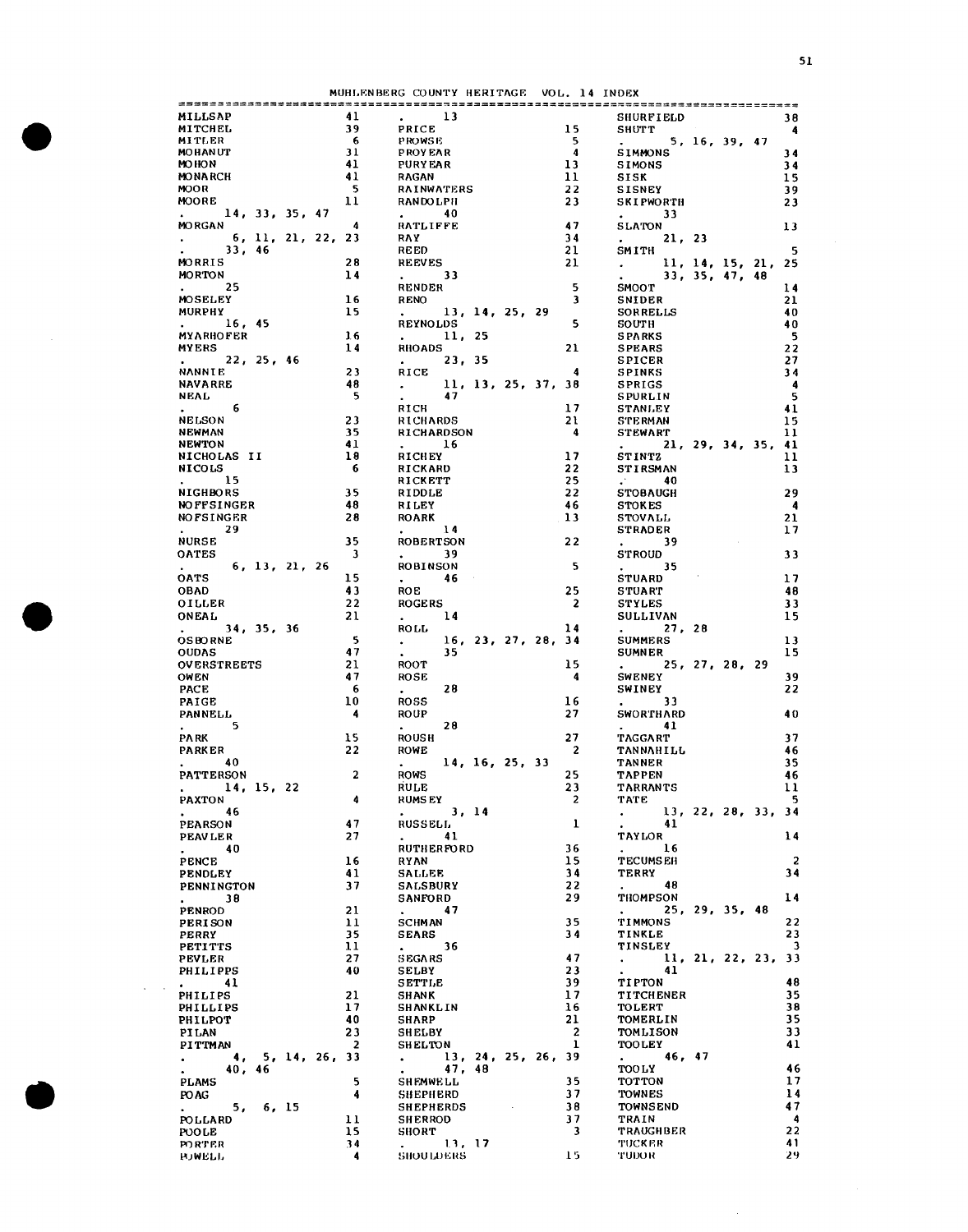MUHl,ENBlmG COUNTY HEIUTAGE VOL. 14 INDEX

|                                                               |  |                      |                                                                 |            |  |                  | MUHLENBERG COUNTY HERITAGE VOL. 14 INDEX |
|---------------------------------------------------------------|--|----------------------|-----------------------------------------------------------------|------------|--|------------------|------------------------------------------|
| TUEDER                                                        |  | 15.                  | $\mathbf{z} = \mathbf{z}$                                       | 14         |  |                  |                                          |
| <b>TUNSTALL</b>                                               |  | 16                   | WILSON                                                          |            |  |                  | 15                                       |
| <b>TURPEN</b>                                                 |  | 4                    | $\bullet$ .<br><br><br><br><br><br><br><br><br><br><br><br><br> | 23, 27, 28 |  |                  |                                          |
| <b>TYLDESLEY</b>                                              |  | 19                   | WING                                                            |            |  |                  | 1                                        |
| <b>TYLDLEY</b><br><b>TYSON</b>                                |  | 40<br>15             | $\mathbf{z}^{(n)}$ and $\mathbf{z}^{(n)}$<br>WINN               |            |  | 2, 3, 13, 14, 46 | 39                                       |
| 22<br>$\mathbf{z}$ and $\mathbf{z}$                           |  |                      | <b>MOLF</b>                                                     |            |  |                  | 24                                       |
| <b>UNDERWOOD</b>                                              |  | 39                   | <b>WOOD</b>                                                     |            |  |                  | 34                                       |
| . 40, 41, 46                                                  |  |                      | $\cdot$ 47                                                      |            |  |                  |                                          |
| <b>UNSELL</b>                                                 |  | 23                   | <b>WOODSON</b>                                                  |            |  |                  | 6                                        |
| . 34, 35                                                      |  |                      | <b>MOOLCOT</b>                                                  |            |  |                  | 22                                       |
| UZZEL<br>UZZLE                                                |  | 21<br>11             | WRIGHT<br>$\mathbf{L}^{\text{max}}$                             | 33, 48     |  |                  | 16                                       |
| 28<br>$\mathbf{a}$ and $\mathbf{a}$                           |  |                      | WYATT                                                           |            |  |                  | 34                                       |
| VAN BERG                                                      |  | $\ddot{ }$           | <b>WANN</b>                                                     |            |  |                  | 15                                       |
| VANDERBILT                                                    |  | 11                   | YEARGIN                                                         |            |  |                  | $\overline{\mathbf{3}}$                  |
| <b>VAUGHT</b>                                                 |  | 28                   | YEARLING                                                        |            |  |                  | 35                                       |
| VICK                                                          |  | 28                   | YOLKLEY                                                         |            |  |                  | 21                                       |
| 35<br>$\mathbf{r} = \mathbf{r}$ .<br>VINCENT                  |  | 22                   | YONCE<br>YONTS                                                  |            |  |                  | 27<br>$\overline{\mathbf{3}}$            |
| $\mathbf{L}$ and $\mathbf{L}$<br>23, 29, 34, 40               |  |                      | . 25, 26                                                        |            |  |                  |                                          |
| WAGGONER                                                      |  | 33                   | YONTZ                                                           |            |  |                  | 14                                       |
| <b>WAK ELAND</b>                                              |  | 28                   | YOST                                                            |            |  |                  | 3                                        |
| 35<br>$\mathbf{L}^{\text{max}}$ and $\mathbf{L}^{\text{max}}$ |  |                      | . 13, 14, 25                                                    |            |  |                  |                                          |
| <b>WALKER</b>                                                 |  | 17                   | YOUNCE                                                          |            |  |                  | 28                                       |
| . 21, 39, 47<br>WALLACE                                       |  | 5                    | YOUNG<br>YOUNTS                                                 |            |  |                  | -4<br>46                                 |
| . 14, 27                                                      |  |                      | <b>ZYTPHEN</b>                                                  |            |  |                  | 48                                       |
| <b>WALLICE</b>                                                |  | 27                   |                                                                 |            |  |                  |                                          |
| $\mathbf{r}$ and $\mathbf{r}$ and $\mathbf{r}$<br>28          |  |                      |                                                                 |            |  |                  |                                          |
| WALLIS                                                        |  | 27                   |                                                                 |            |  |                  |                                          |
| WALTON<br>$\sim 22$                                           |  | 15                   |                                                                 |            |  |                  |                                          |
| WARD                                                          |  | 15                   |                                                                 |            |  |                  |                                          |
| 17, 23                                                        |  |                      |                                                                 |            |  |                  |                                          |
| <b>WARMAN</b>                                                 |  | 41                   |                                                                 |            |  |                  |                                          |
| WARNER                                                        |  | 48                   |                                                                 |            |  |                  |                                          |
| WARREN                                                        |  | $\blacktriangleleft$ |                                                                 |            |  |                  |                                          |
| WATHEN                                                        |  | 16                   |                                                                 |            |  |                  |                                          |
| WATKINS<br>$\mathbf{L}$<br>29                                 |  | 21                   |                                                                 |            |  |                  |                                          |
| WATTON                                                        |  | 15                   |                                                                 |            |  |                  |                                          |
| WEBB                                                          |  | 3                    |                                                                 |            |  |                  |                                          |
| 11<br>$\mathbf{r}$                                            |  |                      |                                                                 |            |  |                  |                                          |
| <b>WEEKS</b>                                                  |  | 35                   |                                                                 |            |  |                  |                                          |
| 48<br>$\sim$ 100 $\sim$ 100 $\sim$                            |  |                      |                                                                 |            |  |                  |                                          |
| WEIR<br>2, 3, 11, 13, 25                                      |  | 1                    |                                                                 |            |  |                  |                                          |
| $\bullet$ . The $\bullet$<br>26, 33                           |  |                      |                                                                 |            |  |                  |                                          |
| WELBORN                                                       |  | 22                   |                                                                 |            |  |                  |                                          |
| 28, 35<br>$\mathbf{L}^{(1)}$ and $\mathbf{L}^{(2)}$           |  |                      |                                                                 |            |  |                  |                                          |
| <b>WELBORNE</b>                                               |  | 38                   |                                                                 |            |  |                  |                                          |
| $\mathbf{L}^{(1)}$ and $\mathbf{L}^{(2)}$<br>47               |  |                      |                                                                 |            |  |                  |                                          |
| <b>WELBOURN</b><br><b>WELLS</b>                               |  | 33<br>5              |                                                                 |            |  |                  |                                          |
| 33, 39                                                        |  |                      |                                                                 |            |  |                  |                                          |
| WEST                                                          |  | 22                   |                                                                 |            |  |                  |                                          |
| 33<br>$\mathbf{z}$ and $\mathbf{z}$ and $\mathbf{z}$          |  |                      |                                                                 |            |  |                  |                                          |
| WESTRAY                                                       |  | 34                   |                                                                 |            |  |                  |                                          |
| <b>WHENO</b>                                                  |  | 34<br>48             |                                                                 |            |  |                  |                                          |
| WHERRY<br>WHITAKER                                            |  | 21                   |                                                                 |            |  |                  |                                          |
| WHITE                                                         |  | 4                    |                                                                 |            |  |                  |                                          |
| $\mathbf{z}$ and $\mathbf{z}$ and $\mathbf{z}$<br>27, 28, 31  |  |                      |                                                                 |            |  |                  |                                          |
| WHITEHOUSE                                                    |  | 23                   |                                                                 |            |  |                  |                                          |
| $\sim$ 35                                                     |  |                      |                                                                 |            |  |                  |                                          |
| WHITFIELD<br>WHITMER                                          |  | 42<br>17             |                                                                 |            |  |                  |                                          |
| $\mathbf{r} = \mathbf{r}$ , $\mathbf{r} = \mathbf{r}$<br>21   |  |                      |                                                                 |            |  |                  |                                          |
| WHITSON                                                       |  | 22                   |                                                                 |            |  |                  |                                          |
| <b>WICE</b>                                                   |  | 15                   |                                                                 |            |  |                  |                                          |
| WICKLIFF                                                      |  | 5                    |                                                                 |            |  |                  |                                          |
| WICKLIFFE                                                     |  | $\mathbf{3}$         |                                                                 |            |  |                  |                                          |
| 13, 15, 16, 25, 26<br>WIGGINS                                 |  | 21                   |                                                                 |            |  |                  |                                          |
| WILCOX                                                        |  | 17                   |                                                                 |            |  |                  |                                          |
| $\cdot$ 46                                                    |  |                      |                                                                 |            |  |                  |                                          |
| WILKINS                                                       |  | 23                   |                                                                 |            |  |                  |                                          |
| . 38, 48                                                      |  |                      |                                                                 |            |  |                  |                                          |
| <b>WILL</b>                                                   |  | 6                    |                                                                 |            |  |                  |                                          |
| WILLER                                                        |  | 17<br>10             |                                                                 |            |  |                  |                                          |
| <b>WILLHITE</b><br>WILLIAMS                                   |  | 13                   |                                                                 |            |  |                  |                                          |
| 15, 16, 21, 22, 23                                            |  |                      |                                                                 |            |  |                  |                                          |
| 34, 35                                                        |  |                      |                                                                 |            |  |                  |                                          |
| <b>MITTILE</b>                                                |  | 5                    |                                                                 |            |  |                  |                                          |

52

 $\bar{z}$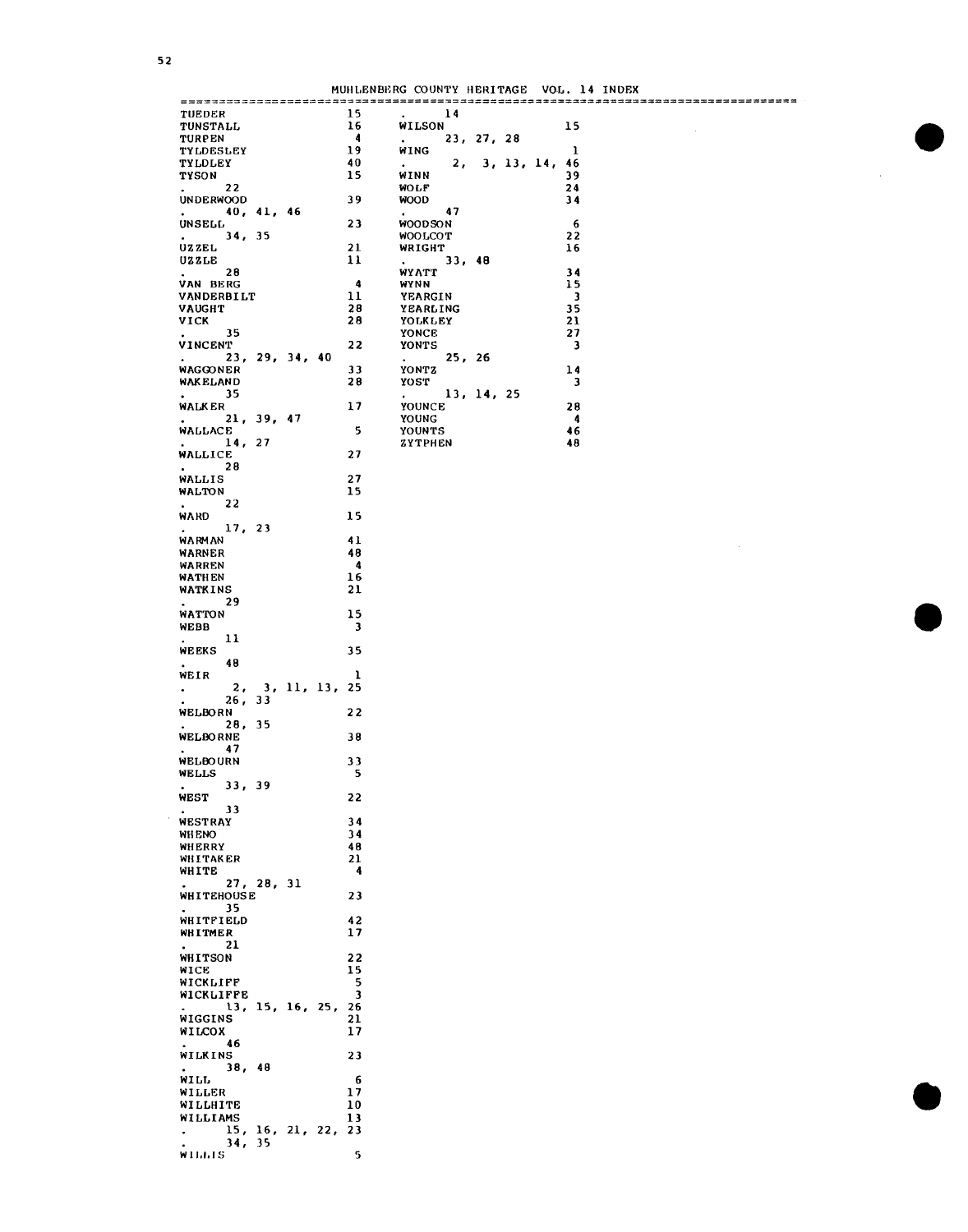### OC NO DE 1992 THF, MUHLENBERG COUNTY HERITAGE VOL. 14 NO. 4 PAGE 53

#### MUHLENBERG COUNTY KY PHYSICANS REGISTER 1888-1916

Information given: ll name of physician, 2) age, 3) place of birth, 4) what school or system of medicine, 5) authority for practicing medicine, 6) name of school granting diploma, 7) location of school, 8) date of diploma, 9) date of registration.

| BAILEY, Thomas Liggett | 40           | HARRALSON, John H.  | 42                      | RUCKER, E.P.       | 37 |
|------------------------|--------------|---------------------|-------------------------|--------------------|----|
| BARNES. John Robert    | 36.          | IRVIN. William E.   | 16                      | SLATON, Thomas J.  | 8  |
| BOHANNON, Jethro G.    | -7           | JAMES, A.D.         | 30                      | SMITH, Eqbert S.   | 21 |
| BOURLAND, Charles A.   | 28           | JONES, Robert       | -5                      | SMITH, James H.    | 22 |
| CLARKE, Tyler          | 39           | KENNEDY, Henry C.   | 20                      | SMOOT, W.T.        | 27 |
| CRAIG, D.G.            | 24           | MARTIN, F.J.        | 15                      | STROTHER, Samuel   | 19 |
| CREEL, Milton P.       | $\mathbf{r}$ | MCCOWN, Alexander   | 29                      | STUART, Joseph M.  | -6 |
| CRITTENDEN, R.M.       | 14           | MCDOWELL, James L.  | 32                      | SURATT, Edward     | 10 |
| CUNDIFF, Jefferson D.  | 34           | MCDOWELL, W.R.      | 2                       | TOWNES, George W.  | 11 |
| EDWARDS, P.H.          | 4            | MCROY, William F.   | 33 <sub>1</sub>         | TURNER, Thomas G.  | 12 |
| FINLEY, S.E.           | 38           | MOORMAN, J.N.       | 26                      | WALKER, W.L.D.     | 13 |
| FRAZIER, Robert C.     | 17           | PITTMAN, Charles S. | 31                      | WOODBURN, B.W.     | 25 |
| GARRETSON, D.C.        | 23           | RHORER, Melvan      | $\overline{\mathbf{3}}$ | WOODBURN, James T. | 9  |
| GEORGE, James E.       | 41           | ROSSELLE, Joseph F. | 35.                     | YOST, Wm. H.       | 18 |
|                        |              |                     |                         |                    |    |

#### MUHLENBERG COUNTY KY DENTAL REGISTERY 1894-1946

|                       |     | registeration, 3) signed by the Board of Examiners. |                 | Little information is given in this registery, 1) name of Dentist, 2) date of |      |
|-----------------------|-----|-----------------------------------------------------|-----------------|-------------------------------------------------------------------------------|------|
| BACK, Adrian Griffith | 31  | CUNNINGHAM, Paul Raymond                            | 49              | SCHOLL, William Theodore                                                      | - 37 |
| BAILEY, J. Edward     | 19  | DRAKE, Albion Caswell                               |                 | SMITH. William H.                                                             | 41   |
| BARLOW, J.W.          | 325 | EDWARDS, Albert U.                                  | $\sim$ 7        | SNIDER, Oscar Band                                                            | 53   |
| BARTLETT. B.          | 9   | HARDIN, Edgar B.                                    | $\overline{15}$ | STRINGER, John William                                                        | 17   |
| BOHANNON, H. Gail     | ા   | LAYTON, Chas. R.                                    | $^{\circ}23$    | STRINGER, Peter Benjamin                                                      | 51.  |
| BRAY, J. Hogan        | 13  | MCKENNEY, Mabene Smith                              | 33              | TAYLOR. Merle R.                                                              | 39   |
| BRAY, Jackson McLean  | 55  | MCKENNEY, Strother Minor                            | 29              | WALKER. C.H.                                                                  | 35   |
| BRYANT, U.M.          | 45  | RICH, Isaac Clemons                                 | 59              | WILLIS, Victor Hugo                                                           | 43   |
| COFFMAN. W.C.         | 5.  | ROARK, James Louis                                  | 27              | WILSON, Morris Jacob                                                          | 57   |
|                       |     | RUSSELL, William                                    | 28              | WYMAN, George Nelson                                                          | 21   |

MUHLENBERG COUNTY KY CIVIL WAR PENSION APPLICATIONS

The widow's application gives: 1) name & residence of applicant, 2) legenth of<br>residency, 3) when & where married & her maiden name, 4) when, what & where service was<br>given, 5) when & where death or injury occured, 6) witn gives much of the same.

| <b>BRACKIN, Sallie Lee</b> | FAUGHENDER, James H.   | KENNERLY, H.C.          | SHACKLETT, Benjamin F. |
|----------------------------|------------------------|-------------------------|------------------------|
| BRADLEY, John H.           | FERRELL, Nancy Jane    | LANDES, S.J.            | SHACKLETT, Sallie E.   |
| BRADLEY, Nancy M.          | GIPSON, Levy           | MCKOWN, Clarence Linden | TAYLOR, John L.        |
| CHASTAIN, Lucy E.          | GRUBBS, J.A.           | MOORE, Frances F.       | VINSON, William Riley  |
| CLARK, Sarah C.            | HEDGEPETH, Mary E.     | PAGET, J.J.             | WEEKS, Esther Amanda   |
| CLARKE, Sam                | HITE, Levina Elizabeth | PENDLEY. J.H.           | WALLACE, Mary E.       |
| CLEMENTS, J.T.             | HITE, Levina Elizabeth | RHEA, W.A.              | WEST, William H.       |
| DOSSETT, Joseph            | JOHNSTON, John C.      | RICHARDSON, Jennie H.   | YEARGIN, W.C.          |
| DUERSON, J.J.              | JOHNSTON, John C.      | ROWAN, Repsey L.        | YEARGIN, W.C.          |
| EVITTS, Sopha Malinda      | JOHNSTON, Liza Ellen   | RYAN, Isabell Dorcas    | YONTS, Lucy Wing       |
|                            |                        |                         |                        |

MUHLENBERG POS'r OFFICES AND POSTMASTERS 1801-1992

#### By Bobby Anderson

This softbound, 75 page book with index is the most comprehensive ever written on the<br>postoffices and postmasters of Muhlenberg County KY. Not only of today but those of **yesteryear.** 

Formulations for the proposed location of the postoffice,<br>giving detailed directions from some well known point, also when it was established and/or<br>discontinued. Listed are all known postmasters of each of the postoffices

NOW IS THE TIME TO RENEW YOUR MEMBERSHIP FOR THE YEAR 199311111111111 We have enjoyed having each of you as members for the last year. We are looking forward to a good association in 1993... ••••••••••••••••••••••••••••••••••••••••••••••••••••••••••••••••••••••••••••••••••••••••••••••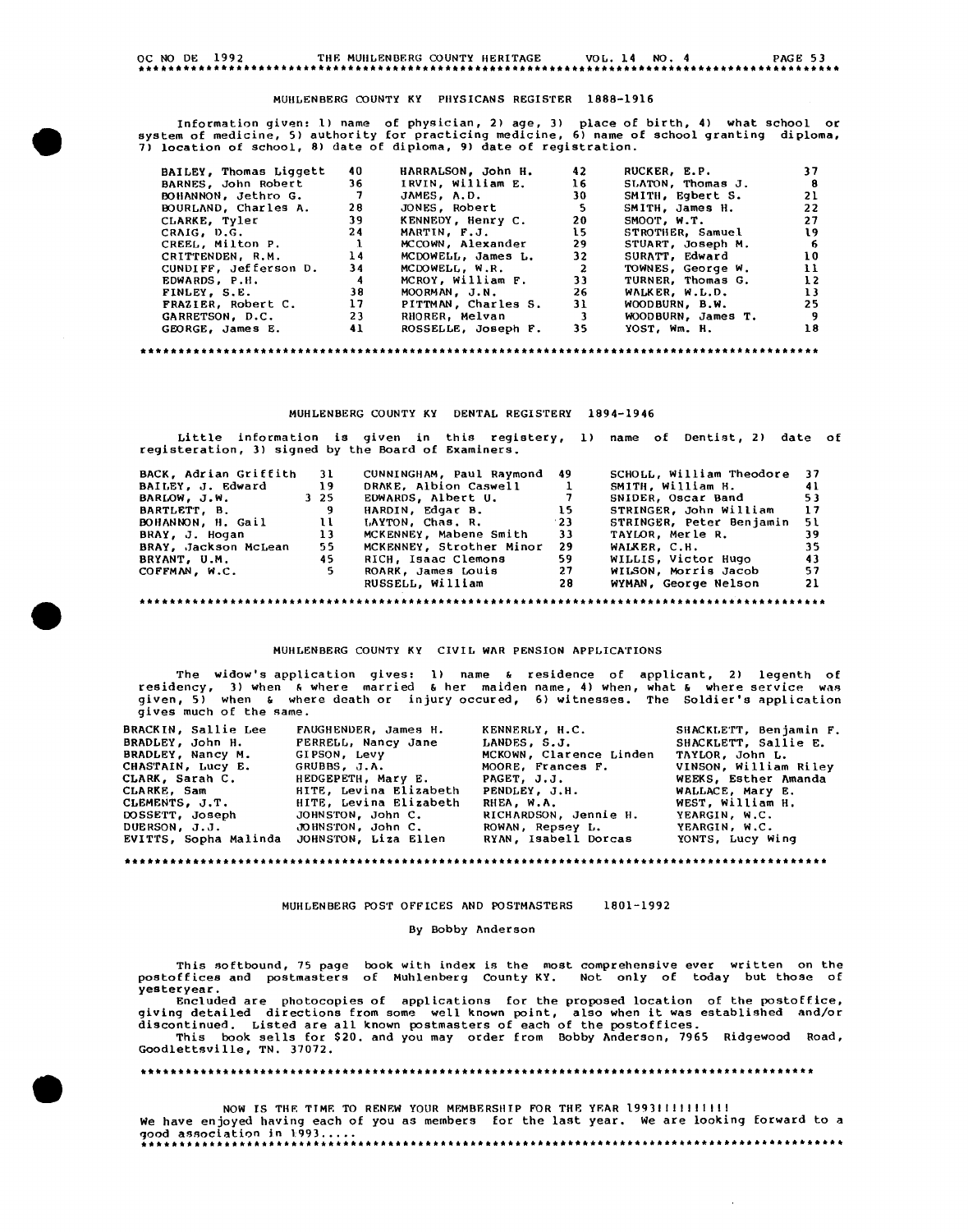Society members and the surnames they are researchJ.ng. Member numbers correspond numbers after the surnames. These names are NOT in the 'l'fol. **14** index. \*\*\*\*\*\*\*\*\*\*\*\*\*\*\*\*\*\*\*\*\*\*\*\*\*\*\*\*\*\*\*\*\*\*\*\*\*\*\*\*\*\*\*\*\*\*\*\*\*\*\*\*\*\*\*\*\*\*\*\*\*\*\*\*\*\*\*\*\*\*\*\*\*\*\*\*\*\*\*\*\*\*\*\*\*\*\*\*\*\* with

- 1. Mary Claude Bandy 13. Brenda Collier Doss 204 Brank Street Greenville, KY. 42345
- 2. Gertrude Bivin P.O. Box 911 Tiffin, OH. 44883
- 3. Carol Brown Route 1 Greenville, KY. 42345
- **4.** James **M.** Broyles 3840 Doremus Hamtramck, MI. 48212-3544
- 5. Margaret Jo Gray Carder 312 r.ouis Tittle Ave. Mangum, OK. 73554
- 6. Tate B. Collins 930 West 28th Street Lawrence, KS. 66046
- 7. Robert Craig 5350 Johnson Terrace Farmington, NM. 87402 505-326-7479
- 8. Fay Carol Jackson Crider 3287 S.R. 506 Marion, KY. 42064 502-965-4298
- 9. Shirley Dunn Crider 515 Bethel Place Greenville, KY. 42345
- 10. Elaine Thibodeau Daum 21. 110 Crescent Road Corte Madera, CA. 94925-1315 415-924-2421
- 11. William H. Day 4766 Manchester Road Jacksonville, FL. 32210 904-387-5424
- 12. Marilyn Jean Duvall Deason P.O. Box 150 510 west Orleans Street Paxton, IL. 60957 217-379-4030 24.
- 230 Circle Drive Greenville, KY. 42345-1710 502-338-1295
- 14. Mary A. Eades 36 Meadowdale Drive Stuarts Draft, VA. 24477
- 15. Wallis T. Fleming 5950 West Missouri Ave. Space No. 8 Glendale, AZ. 85301 602-931-6289
- 16. Mildred L. Gaddie 9605 Old Six Mile Lane Jeffersontown, KY. 40299
- 17. Jimmy W. Grundy 9345 Carr Street Broomfield, co. 80021-4377 303-420-1345
- 18. Charles David Henry 3013 Stanford Drive Lexington, KY. 40517 606-272-2942
- 19. Freda Biggerstaff Hicks 9600 Beth Drive Midwest city, OK. 73130
- 20. Donna Johnson 1435 East New Road Greenfield, IN. 317-462-8711
	- Joseph w. Kirk 332 Cottonwood Lane Hurst, TX. 76054
- 22. David w. Murphy 3020 Stagecoach Road Hanson, KY. 42413 502-322-8763
- 23. Jean L. Navarre 2609 Fairgreen Ave. Arcadia, CA. 91006 818-447-8227
- Jane Lovell Paige 206 E. Main Cross St. Greenville, KY. 42345 502-338-1726
- 25. David w. Peterson 18514 Hawks Hill Trail Pacific, MO. 63069 314-458-4872
- 26. Lois M. Ragan 1463 Brimfield Drive Kent, OH. 44240 216-673-1440
- 27. Harold Ray Stewart 702 South Meade St. South Bend, IN. 46619 219-233-9480
- 28. Charles B. Tarrants P.O. Box 185 Delhi, NY. 13753
- 29. Terra Tyson Towle 42383 Proctor Road Canton, MI. 48188 313-397-0385
- 30. James Larry Vick 1776 11th Street Langley AFB, VA. 23665-1733
- 31. Nancy sue Warner 4110 Jonathon Dearborn, MI. 48126 313-582-2336
- 32. Shirley Wilcock Weissenborn 2095 Las Ramblas Vero Beach, FL. 407-234-1025 May - November. Hightown, VA. 703-468-2478
- 33. James E. Whitmer 402 East Lee Avenue Sherwood, AR. 72116-3835 501-835-3866
- 34. Ronald W. Winters<br>966 Main St. Jonesville<br>Clifton Park, NY. 12065<br>518-877-8680

**e** 

| <b>ADAMS</b>     | 16 | <b>BENNETT</b>     | 34 | <b>BRIDGES</b>    | 30       | <b>CLEMMONS</b>   | 6  |
|------------------|----|--------------------|----|-------------------|----------|-------------------|----|
| <b>ADCOCK</b>    | 16 | <b>BIBB</b>        | 13 | <b>BRIGGS</b>     | 17       | <b>CLENDNNEN</b>  | 25 |
| <b>ADDISON</b>   | 25 | <b>BIGGERSTAFF</b> | 19 | <b>BRILES</b>     | 14       | <b>CLUTTER</b>    | 13 |
| <b>ADKINS</b>    |    | <b>BILLINGS</b>    | 13 | <b>BROOKS</b>     | 31       | <b>COFFMAN</b>    | 25 |
| <b>ALLISON</b>   |    | BILLS              | 25 | <b>BROWN</b>      |          | 30                |    |
| ß                |    | <b>BINKLEY</b>     | 13 | 3                 | 24<br>21 | <b>COLLIER</b>    | 13 |
| <b>ARMSTRONG</b> | 31 | BIVIN              |    | 34                |          | <b>COLLINS</b>    | 6  |
| <b>ARNOLD</b>    | 18 | BIVINS             |    | <b>BUCK</b>       | 26       | 13                |    |
| 25               |    | <b>BLANKENSHIP</b> |    | <b>BUCKLEY</b>    | 20       | <b>COOK</b>       |    |
| <b>AYRERS</b>    | 22 | <b>BLOCKWEN</b>    | 33 | <b>BURNS</b>      | 25       | <b>COPE</b>       |    |
| <b>BAKER</b>     | 25 | <b>BOGARTH</b>     | 25 | <b>BURTRUM</b>    | 22       | CORBITT           |    |
| <b>BANDY</b>     |    | <b>BOGGESS</b>     | 8  | <b>BUTLER</b>     | 25       | CRAIG             |    |
| <b>BARNARD</b>   | 18 | BONION             | 26 | <b>CAGLE</b>      | 13       | <b>CRAYNE</b>     |    |
| <b>BARNES</b>    |    | <b>BONNETT</b>     | 25 | <b>CALDWELL</b>   | 25       | CRIDER            |    |
| 18               |    | <b>BOOKOUT</b>     | 5  | <b>CAMPBELL</b>   | 10       |                   |    |
| <b>BARNETT</b>   |    | <b>BOREN</b>       | 13 | <b>CARDER</b>     |          | CROSLIN           |    |
| <b>BASHAM</b>    | 32 | <b>BOURLAND</b>    | 27 | <b>CARTER</b>     |          | <b>CRUNK</b>      | 29 |
| <b>BASS</b>      | 22 | <b>BRADLEY</b>     | 8  | <b>CATES</b>      | 29       | <b>CULLOP</b>     |    |
| <b>BAUMER</b>    | 25 | BRASHEARS          | 25 | <b>CHANDLER</b>   | 25       | <b>CUMMINGS</b>   |    |
| BEARD            |    | BREEDLOVE          | 22 | 30                |          | <b>CUNDIFF</b>    |    |
| <b>BECKHAM</b>   |    | <b>BREWER</b>      | 29 | <b>CHAPPELL</b>   |          | <b>CUNNINGHAM</b> | 10 |
| <b>BELL</b>      |    | <b>BRIDGER</b>     | 22 | <b>CLAYCOMB</b>   | 32       | <b>CUSTARD</b>    | 8  |
| 8                |    |                    |    | <b>CLEAVENGER</b> |          |                   |    |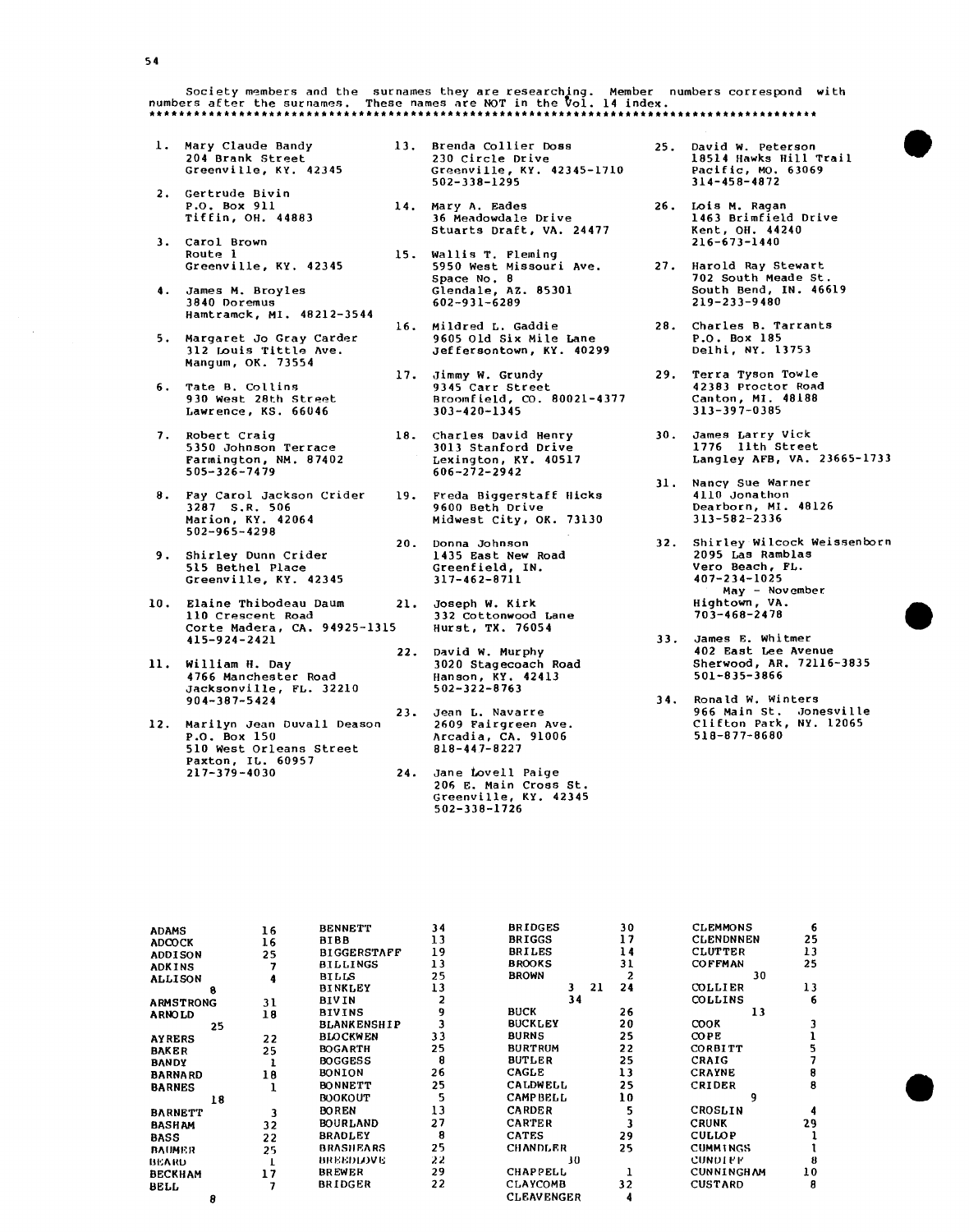|                   |                  | <b>HOCKER</b>             | 18                      | <b>MUNDAY</b>                    |                         |                   |                          |
|-------------------|------------------|---------------------------|-------------------------|----------------------------------|-------------------------|-------------------|--------------------------|
| <b>DANKS</b>      | 4                | <b>HOGAN</b>              | 29                      |                                  | $\overline{\mathbf{3}}$ | <b>STIFFEY</b>    | $\mathbf 1$              |
| DAVIS             | 25               | <b>HOSKINSON</b>          | 25                      | <b>MURPHEY</b>                   | 30                      | STINSON           | 13                       |
| 29                |                  |                           |                         | <b>MURPHY</b>                    | 22                      |                   | 4                        |
| <b>DAY</b>        | 11               | HOWELL                    | 7                       | <b>NEW</b>                       | 22                      | <b>STONE</b>      |                          |
| DEARING           | $\boldsymbol{2}$ | <b>HUDSON</b>             | 7                       | NEWMAN                           | 13                      | STOVALL           | 1                        |
| <b>DEBOE</b>      | 8                | HUEY                      | 8                       | <b>NICHOLS</b>                   | 11                      | <b>STRADER</b>    | 2                        |
|                   |                  | HUMPHREY                  | 22                      |                                  |                         | <b>STRINGER</b>   | 22                       |
| <b>DEBOOG</b>     | 11               | <b>HUNDLEY</b>            | 22                      | 33                               |                         | <b>STUART</b>     | 7                        |
| <b>DEBOW</b>      | 11               |                           |                         | <b>NOFFSINGER</b>                | 14                      |                   |                          |
| <b>DECOURSEY</b>  | 3                | HURT                      | -1                      | <b>NORSWORTHY</b>                | 22                      | 31                |                          |
| DEMONTBRUM        | 13               | <b>HYNES</b>              | 25                      | <b>OATES</b>                     | 30                      | <b>STUDDY</b>     | 25                       |
|                   |                  | ILLMAN                    | 25                      |                                  | 8                       | <b>STUDY</b>      | 25                       |
| <b>DENNIS</b>     | 4                | INGRAM                    | 24                      | <b>OLIVER</b>                    |                         | SULLIVAN          | 2                        |
| <b>DENT</b>       | 25               |                           |                         | 29                               |                         |                   |                          |
| 31                |                  | IRVIN                     | 26                      | OVERHULCE                        | 17                      | <b>SUMNER</b>     | 4                        |
| <b>DEWEESE</b>    | 13               | ISBELL                    | 18                      | <b>OVERHULTZ</b>                 | 17                      | <b>TAGGART</b>    | 7                        |
|                   |                  | <b>JACKSON</b>            | 8                       |                                  |                         | <b>TARPLEY</b>    | 23                       |
| <b>DICKASON</b>   | 1                |                           |                         | <b>PAGE</b>                      | 24                      | <b>TARRANTS</b>   | 28                       |
| <b>DOSS</b>       | 22               | 22<br>28                  | 31                      | <b>PASCOE</b>                    | 10                      |                   |                          |
| <b>DOUGLASS</b>   | 11               | <b>JAGO</b>               | 5                       | <b>PATTERSON</b>                 | 29                      | TEMPLETON         | 3                        |
| <b>DUKES</b>      | $\mathbf{I}$     | <b>JAGOE</b>              | 5                       | <b>PAYNE</b>                     | 3                       | <b>THRELKELD</b>  | 22                       |
|                   |                  | <b>JAMES</b>              | 25                      |                                  |                         | <b>TINSLEY</b>    | 26                       |
| 22<br>3           |                  | <b>JARVIS</b>             |                         | 11                               |                         | TIPTON            | 8                        |
| <b>DUNCAN</b>     | 4                |                           | 22                      | PEEL                             | 25                      |                   |                          |
| <b>DUNN</b>       | 9                | JENKINS                   | 2                       | PERISON                          | 26                      | 31                |                          |
| <b>DUVALL</b>     | 11               | 8                         |                         | PERKINS                          | 33                      | <b>TISON</b>      | 29                       |
|                   |                  | <b>JOHNSON</b>            | $\overline{2}$          |                                  | 22                      | <b>TURNER</b>     | 1                        |
| 12                |                  | 13<br>2                   | 22                      | PITT                             |                         | <b>TUTTLE</b>     | 3                        |
| <b>EADES</b>      | 6                |                           |                         | <b>PITTMAN</b>                   | 24                      |                   |                          |
| 14                |                  | 34                        |                         | <b>PITTS</b>                     | 5                       | <b>TYSEN</b>      | 29                       |
| <b>EDWARDS</b>    | 1                | <b>JOHNSTON</b>           | $\mathbf{2}$            | <b>POAG</b>                      | 32                      | TYSON             | 27                       |
|                   |                  | 22                        |                         |                                  |                         | 29<br>34          |                          |
| 22                | 25               | JO INES                   |                         | POFF                             | ı                       | <b>UNCELL</b>     | 19                       |
| <b>ELKINS</b>     | 13               |                           | $\overline{\mathbf{z}}$ | POLEY                            | 25                      |                   |                          |
| <b>ELLISON</b>    | 10               | <b>JO LLY</b>             | 31                      | POORE                            | ı                       | <b>UNDERWOOD</b>  | 28                       |
| <b>ELY</b>        | 7                | <b>JONES</b>              | 31                      | <b>POSEY</b>                     | 7                       | <b>UNSELL</b>     | 13                       |
|                   |                  | <b>JOSEY</b>              | $\mathbf{1}$            |                                  |                         | 19                |                          |
| <b>EULER</b>      | 25               |                           |                         | <b>PRICE</b>                     | ı                       | UZZLE             | 27                       |
| <b>EWING</b>      | $\frac{12}{2}$   | KELLY                     | 10                      | <b>PRIEST</b>                    | 4                       |                   |                          |
| <b>EYLER</b>      | 25               | KEY                       | 3                       | PROTHRO                          | 11                      | VAUGHN            | 21                       |
| <b>FERGUSON</b>   | 28               | KILGORE                   | 29                      | <b>RAGAN</b>                     | 26                      | VICK              | 30                       |
|                   |                  | KIMMEL                    | 8                       |                                  |                         | <b>VICKERS</b>    | 25                       |
| FIELD             | $\mathbf{11}$    |                           |                         | RAILEY                           | 24                      | VINCENT           | 3                        |
| FINLEY            | 10               | <b>KINCHELOE</b>          | 17                      | <b>RALEIGH</b>                   | 3                       |                   |                          |
| <b>FISHER</b>     | 22               | <b>KINSER</b>             | 5                       | RAY                              | 25                      | 22<br>28          |                          |
| <b>FLEMING</b>    | 15               | <b>KIRK</b>               | 25                      | <b>RECTOR</b>                    | 17                      | VINSON            | 28                       |
|                   |                  | KIRTLEY                   | 28                      |                                  |                         | WAGGONER          | 25                       |
| <b>FLENER</b>     | 13               |                           |                         | <b>REED</b>                      | 7                       | WALKER            | 3                        |
| <b>FOLEY</b>      | 32               | <b>KITTINGER</b>          | 28                      | 24                               |                         |                   |                          |
| <b>FORRESTER</b>  | 34               | 33                        |                         | REID                             | 13                      | 9                 |                          |
| FO X              | 9                | KNIGHTEN                  | 7                       | <b>RHOADS</b>                    | 8                       | <b>WALLACE</b>    | 9                        |
|                   |                  | KYLE                      | 4                       |                                  |                         | WAMPLER           | $\mathbf{1}$             |
| FRANKLIN          | 10               |                           |                         | RICHARDSON                       | ı                       | WARD              | 22                       |
| <b>GARDNER</b>    | 22               | <b>LAKEBRWK</b>           | 25                      | <b>RICHMOND</b>                  | 3                       |                   |                          |
| <b>GEARHART</b>   | 13               | <b>LANDON</b>             | 1                       | <b>ROARK</b>                     | 11                      | WEIR              | 32                       |
|                   | 7                | <b>LANDRAM</b>            | 13                      | <b>ROBERTS</b>                   | 24                      | <b>WELCH</b>      | 25                       |
| GIBBS             |                  | LANTE                     | 25                      |                                  |                         | <b>WELLS</b>      | 3                        |
|                   |                  |                           |                         |                                  |                         |                   |                          |
| <b>GILBERT</b>    | 3                |                           |                         | <b>ROBERTSON</b>                 | 8                       |                   |                          |
| 4                 |                  | LEACH                     | 25                      | <b>ROBINSON</b>                  | 21                      | 13                |                          |
|                   |                  | LEWIS                     | 24                      |                                  |                         | <b>WERNER</b>     | 25                       |
| <b>GISH</b>       | 25               |                           |                         | <b>ROLL</b>                      | 8                       | <b>WESTRAY</b>    | $\overline{\phantom{a}}$ |
| <b>GORDEN</b>     | 25               | 29                        |                         | <b>ROLLEY</b>                    | 3                       |                   |                          |
| <b>GORDON</b>     | 25               | LILE                      | 3                       | ROSE                             | 34                      | WHERRY            | 31                       |
|                   |                  | LINN                      | 25                      | <b>ROW</b>                       | 12                      | WHITE             | 8                        |
| <b>GORHAM</b>     | 18               | LOGAN                     | 25                      |                                  |                         | <b>WHITEHOUSE</b> | 22                       |
| <b>GRACE</b>      | 29               |                           |                         | 22                               |                         | WHITESCARVER      | 8                        |
| <b>GRAHAM</b>     | 31               | <b>LOVELL</b>             | 24                      | <b>ROWE</b>                      | 22                      |                   |                          |
| <b>GRAY</b>       | 5                | LYON                      | $\overline{\mathbf{2}}$ | <b>ROWLAND</b>                   | 25                      | WHITMER           | 21                       |
|                   |                  | LYONS                     | 13                      | <b>ROXLAU</b>                    | 25                      | 33                |                          |
| 8<br>30           |                  |                           |                         |                                  |                         | <b>WHITTIKER</b>  | 5                        |
| <b>GREEN</b>      | 8                | <b>MADDOX</b>             | 1                       | <b>RUSS</b>                      | 30                      | WILKINS           | 22                       |
| 31                | 34               | MADISON                   | 6                       | <b>RUST</b>                      | 29                      |                   |                          |
|                   |                  | <b>MAJORS</b>             | 7                       | RYAN                             | 8                       | 23                |                          |
| <b>GRIGSBY</b>    | 25               | <b>MANN</b>               | 3                       | <b>SALSBERG</b>                  | 33                      | WILLIAMS          | 3                        |
| <b>GRIMES</b>     | 3                | MARTI                     | 25                      |                                  |                         | 12<br>4           | -18                      |
| <b>GRISSOM</b>    | 13               |                           |                         | <b>SANDERS</b>                   | 4                       | 30                |                          |
| <b>GROVES</b>     | 3                | MARTIN                    | 23                      | 22                               |                         |                   |                          |
| <b>GRUNDY</b>     | 17               | 26                        |                         | <b>SELF</b>                      | 10                      | WILLIS            | $\overline{\mathbf{z}}$  |
|                   |                  | MASON                     | 21                      | <b>SEVERS</b>                    | 22                      | WILLMAN           | 25                       |
| 28                |                  | 30                        |                         |                                  |                         | WILSON            | 8                        |
| <b>HAILEY</b>     | 1                |                           |                         | <b>SEYBOLD</b>                   | 25                      | WINTERS           | 34                       |
| <b>HAMMONDS</b>   | 3                | <b>MCCORD</b>             | 25                      | <b>SHAFFER</b>                   | 9                       |                   |                          |
| <b>HANCOCK</b>    | 6                | <b>MCCORMICK</b>          | 29                      | <b>SHARP</b>                     | 13                      | <b>WOLFE</b>      | 2                        |
|                   |                  | <b>MCDOUGAL</b>           | 3                       | <b>SHELTON</b>                   | 8                       | <b>WOOD</b>       | 3                        |
| 10<br>7           | 14               | MCELVAIN                  | $\overline{\mathbf{3}}$ |                                  |                         | WOODALL,          | 8                        |
| HANKS             | 8                |                           |                         | 15                               |                         | WOODBURN          | 30                       |
| HARCOURT          | 25               | MCELWAINE                 | 22                      | <b>SHERROD</b>                   | 30                      |                   |                          |
| HARDIN            | 32               | <b>MCELWEE</b>            | 13                      | <b>SHERWOOD</b>                  | 13                      | <b>WOODS</b>      | 1                        |
|                   |                  | MCGRIFF                   | 22                      | <b>SHORT</b>                     | 1                       | 28                |                          |
| HARP              | ı                | MCINTIRE                  | 21                      |                                  |                         | <b>WOODSIDE</b>   | 25                       |
| <b>HARPER</b>     | 3                |                           |                         | 5                                |                         | <b>WOOLEY</b>     | 25                       |
| 28                |                  | MCINTYRE                  | 33                      | <b>SKEETO</b>                    | 22                      |                   | 1                        |
| <b>HARRISON</b>   | 1                | MCKINNEY                  | 8                       | <b>SLOVAN</b>                    | 13                      | WRIGHT            |                          |
|                   |                  | <b>MCLEAN</b>             | 4                       | <b>SMITH</b>                     | 7                       | 22                |                          |
| HASTINGS          | 1                |                           |                         |                                  |                         | YONTS             | 13                       |
| <b>HEARD</b>      | 11               | <b>MEADOR</b>             | 11                      | 13<br>8                          | 18                      |                   |                          |
| HEDERICK          | 1                | MERCER                    | 1                       | 31                               |                         |                   |                          |
|                   |                  | 30                        | 34                      | <b>SMOTHERS</b>                  | 13                      |                   |                          |
| HEDRICK           | 1                | MILLER                    | ı                       |                                  |                         |                   |                          |
| <b>HELSLEY</b>    | 13               | MITCHELL                  | 9                       | SO LOMON                         | 32                      |                   |                          |
| <b>HELTSLEY</b>   | 34               |                           |                         | SOWDER                           | 13                      |                   |                          |
| <b>HENDERSON</b>  | 10               | <b>MONARCH</b>            | 25                      | <b>SPARROW</b>                   | 3                       |                   |                          |
|                   |                  | <b>MOON INGHAM</b>        | 11                      | <b>SPEARS</b>                    | 22                      |                   |                          |
| <b>HENDLEY</b>    | 22               | MOORE                     | 3                       |                                  |                         |                   |                          |
| <b>HENRY</b>      | 18               |                           |                         | <b>SPENCER</b>                   | 9                       |                   |                          |
| <b>HEUER</b>      | 25               | 22<br>27                  | 33                      | 25                               |                         |                   |                          |
| HEWLETT           | 26               | <b>MORGAN</b>             | 26                      | <b>STEFFY</b>                    | 1                       |                   |                          |
|                   |                  | <b>MORRIS</b>             | 22                      | <b>STEPHEN</b>                   | 29                      |                   |                          |
| <b>HEYDRICH</b>   | -1               | 2 B                       |                         |                                  |                         |                   |                          |
| <b>НЕСПЪВУ</b>    | 22               |                           |                         | <b>STEVEN</b>                    | 29.                     |                   |                          |
| <b>HILL</b><br>28 | 3<br>29          | MOSEMANN<br><b>MULLER</b> | 25<br>1                 | <b>STEVENS</b><br><b>STEWART</b> | 33<br>27                |                   |                          |